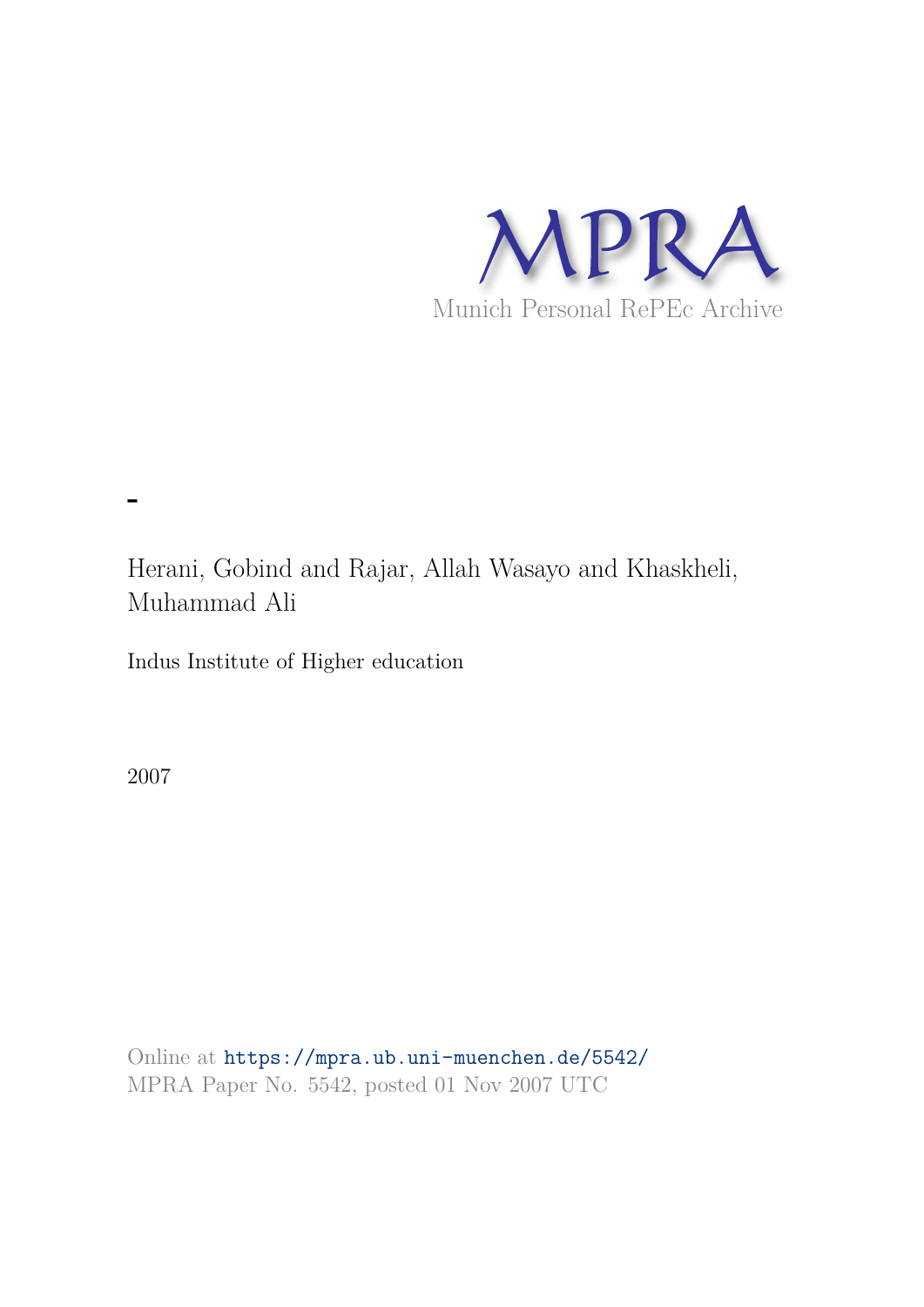# **Reforming Farmland and Rangeland in Tharparkar: Suggested Implementations for Income Generation**

## Gobind M. Herani\* , Allah Wasayo Rajar\*\*and Muhammad Ali Khaskheli\*\*\*

#### **ABSTRACT**

This paper is the analysis of farming and rangeland of rain-fed area of Tharparkar and it is desert area, but the concept is general and applicable for every part of the world's desert where agriculture is rain-fed dependant. It is disadvantaged area of Pakistan. Its' main source of income is livestock, people like agriculture, but agriculture is not sustainable source of income due to shortage of rainfall. There is need of awareness of reforming of farmland and rangeland; fencing is the best way for farmland reform. Only this practice can help the farmers supplying the fodder in drought conditions. Rangeland also should be conserved for the natural vegetation providing, fodder. Increase in livestock would lead Thar to agro-based industrial economy. We should get the lesson from the example of Denmark where previous condition was like Tharparkar.

#### **JEL. Classification:** Q12; Q15

**Keywords**: Farming, Rain Fed, Livestock, Farmland, Rangeland, Forecast, Reform, Natural-Vegetation, Sustainable, Organization

#### **1. INTRODUCTION**

 $\overline{a}$ 

Tharparkar is a desert region in the southern part of Sindh province in Pakistan. It mainly thrives on rains and it is saying that. Rains

The material presented by the authors does not necessarily represent the view point of editors and the management of Indus Institute of Higher Education (IIHE) as well as the authors' institutes<sup>\*</sup>

IJMSS is published by "Indus Institute of Higher Education (IIHE)" Plot. # ST-2D, Block-17, Gulshan e Iqbal, Karachi, Pakistan

<sup>\*</sup>Dr. Gobind M. Herani is Senior Research Fellow at Indus Institute of Higher Education, Karachi: Pakistan. E.mail:drgobind@hotmail.com

<sup>\*\*</sup>Prof. Allah Wasayo Rajar is Professor of Economics at Sindh University, Jamshoro: Pakistan.

<sup>\*\*\*</sup>Muhammad Ali is Research Fellow, Area study Centre Europe University of, Karachi, Pakistan.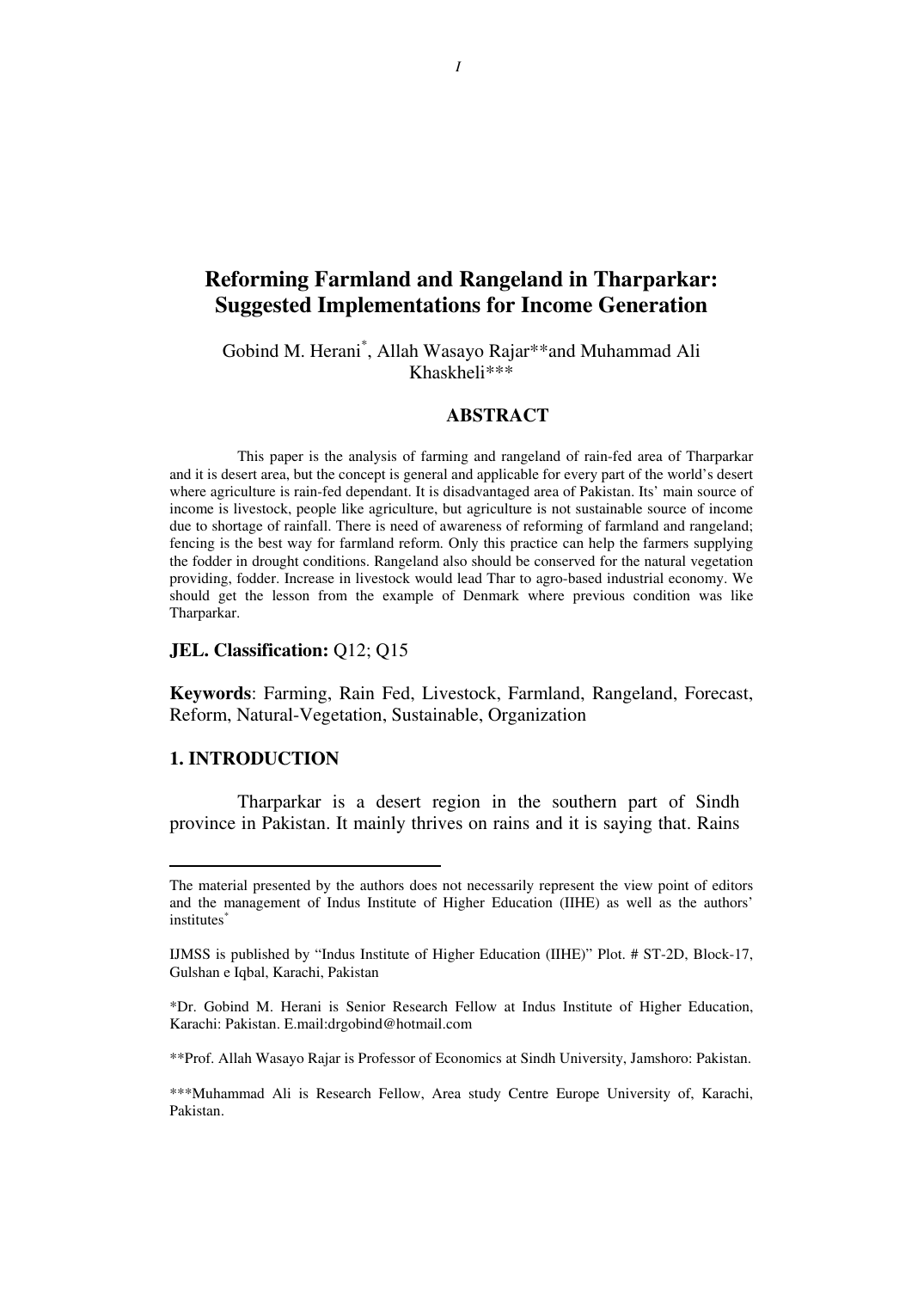are blessing for Thar/desert else it is a fatal and daunting desert. Rains are the only source in the sand desert tract and it is rare, at intervals of 3-4 years and maximum rain fall is recorded up to 3 inches only, with the result that the local Tharies are always in the state of nomad tribes. Besides, uncertain fate, famine is inherited by Tharies<sup>1</sup>. This aridzone district of Sindh remains one of the country's disadvantaged regions. Indicators of health, education and other determinants of well-being are invariable at the bottom of national scale, sporadic and scanty rain fall, dwindled water resources, transient and incoherent grazing, and reliance on exploitative economy even for mundance needs are the permanent features of Thari livelihood. Tharparkar supports a population of one million spread over 2350 villages pressed on 19,638 square Kilometers. Due to short span of monsoon and inconsistent rains, the agricultural activities are at the very substance level and at times they are at nadir. The dug well is the only source of drinking water in the area. The underground water is largely brackish with limited spots of sweet water. The depth of ground water wells ranges from 60 feet in the south-west to 300 feet in the north-east<sup>2</sup>. At this time sweet water from Naukot to Mithi and Kunri to Chachro is supplied , from this the people who live in the village nearby the way of the pipe line and surroundings are taking benefit of water for the purpose of drinking for people and livestock.

Farmland is a legal and authorized land for farming and the property of owner but only rain fed agriculture is the harvest got by owner. When this land is left by any reason without sowing any thing then it gets covered by natural vegetation (grasses, herbs, shrubs and variety of trees) grows in this farmland. When this land is cultivated each and every vegetation is rooted out leaving the land clean for agriculture but due to lack of proper rain it fails. By this practice labour, seed, livestock labour, and precious time become wasted but still 95% people are interested to do agriculture (Primary data). Rangeland is the land, which is not allotted to some one for the purpose of cultivation.

 When there is no cultivated crop at farmland at that time farmland and rangeland is the open meadow for livestock. No body refuses any body to leave their livestock in their farmland. Only prohibited thing is that nobody is allowed to cut any tree from their farmland. In such open meadows all the grasses and shrubs are not preserved for livestock in proper way, results the wastage of fodder. All these things motivate to researcher and planners to suggest the farmer for reform of farmland along with rangeland.

 $\overline{a}$ 

<sup>&</sup>lt;sup>1</sup> Muammadi, Allah Wasayo, "Why and What is Thar Development Foundation" (Chairman *Thar Development Foundation care of Hyderabad X-Ray, Jail Road, Hyderabad) leaflet. This organization does not exist now days.* 

<sup>&</sup>lt;sup>2</sup> 'Thardeep Rural Development Project (TRDP) an Introduction" *Head Office Mithi*, *Tharparkar: (Leaflet). It is an NGO working in Tharparkar District and it is researching on different aspect of income generating and prosperity of people.*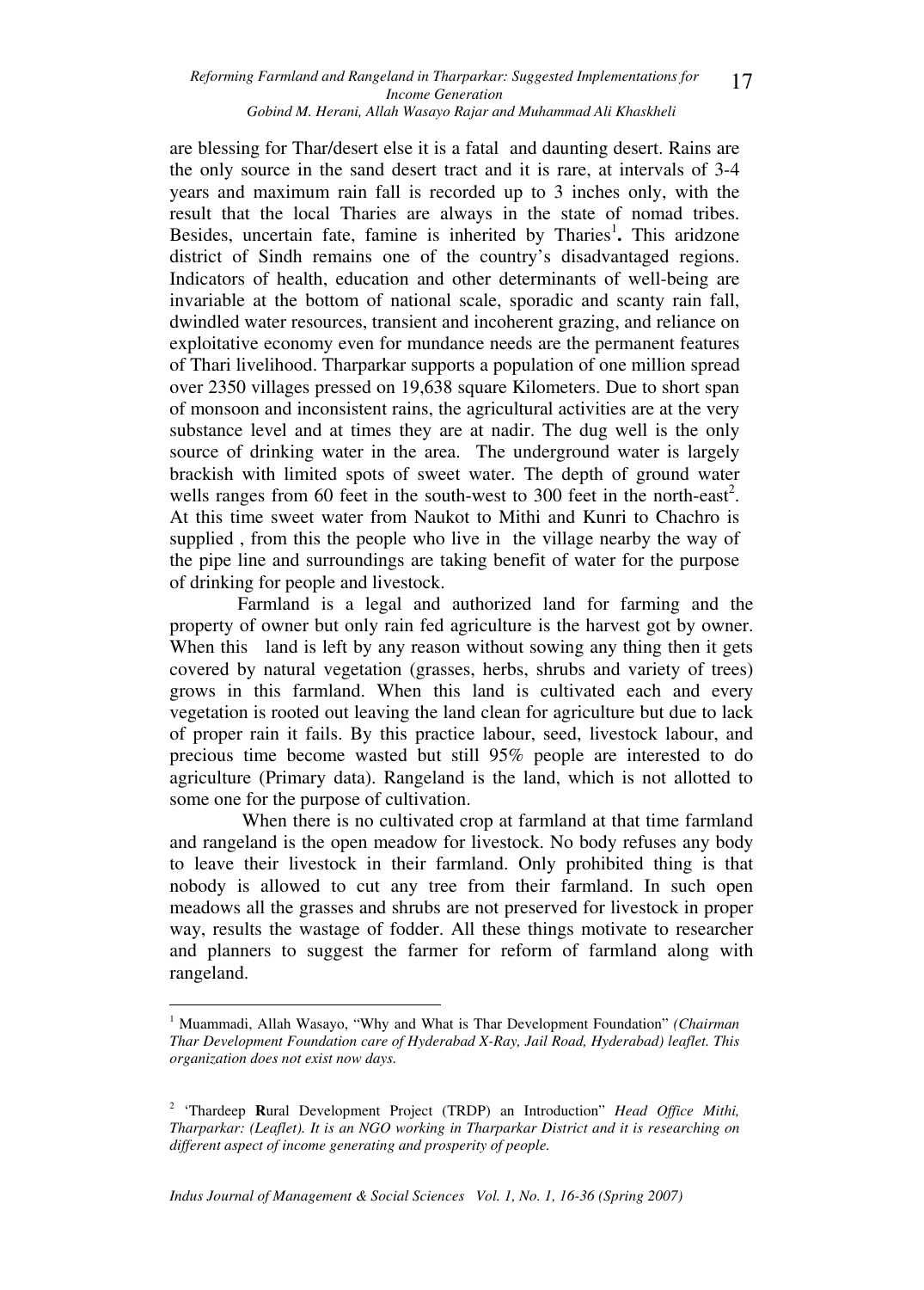For cultivated crops only rainy year is favourable, and in the rainy monsoonal year fully agricultural products are produced. Where as in other years famine and drought is there, and the importance of agriculture is declined almost in all over Thar. In drought, farming is worst of all the other income-generating sources, which are ritually done by the Tharies.

As we know that 81% of total families depend on farming (Herani, 2002, p.253), so, for the improvement of economy of Thar, complete regard should be given to the matter of agriculture. 'We must begin with the farmer; there will we lay a foundation for system and order because the peasant class and the agriculture class exceed other classes in the importance of their services' (Baha, 1922). The question of economic must commence with the farmer and therefore reach an end with the other classes, in as much as the number of farmers is greater than all the classes, many times greater. Therefore it is becoming that the economic problems be first active agent in the body politic. Agriculture is the backbone of the Pakistan's economy, because it contributes to the economy and social well being of the whole nation, through its influence on the gross domestic product, employment and foreign exchange earnings.

Farmers need more care for the alleviation of poverty. Agriculture is still the single sector in Pakistan's economy employing 42 per cent of the countries work force. More than two-thirds of the country's population lives in rural areas and the overwhelming majority of them are dependent, directly or indirectly, on agriculture for their livelihood (PSC, 2005). Government is taking lot of steps for the improvement of agriculture in Pakistan. Thar also needs attention of authorities.

 The review of literature describes that some of the related studies are available for and referred in this paper.

In Tharparkar such type of studies are some what related to this study but not the same that which is why, this paper is carried out.

Main aim of the study is thus to see the growth in traditional ways of farming in Thar Desert rain dependent area. Focus of the study is specially to examine: (i) to know the trend of growth of performance of rain fed farming; (ii) to promote fencing of farmland and conservation; (iii) to find the new topics for researcher for further research, which is necessary for the development of Tharparkar.

`Hypothesis given bellows are tested in the light of above objectives: (i) it is hypothysed that traditional farming is not reliable for income generation; (ii) it is also hypothysed that reforming of farmland and rangeland will prove sustainable source of income generation. Two alternative hypothesises are also set: (i) farming is reliable source of income, if properly managed. (ii) Reforming of farmland and rangeland will not prove reliable source of income.

Structure of this paper is as follows. Section 2 shows methodology, Section 3 data analysis, section 4 provides related literature and some explanations, section 5 gives conclusion and finally section 6 is policy implications.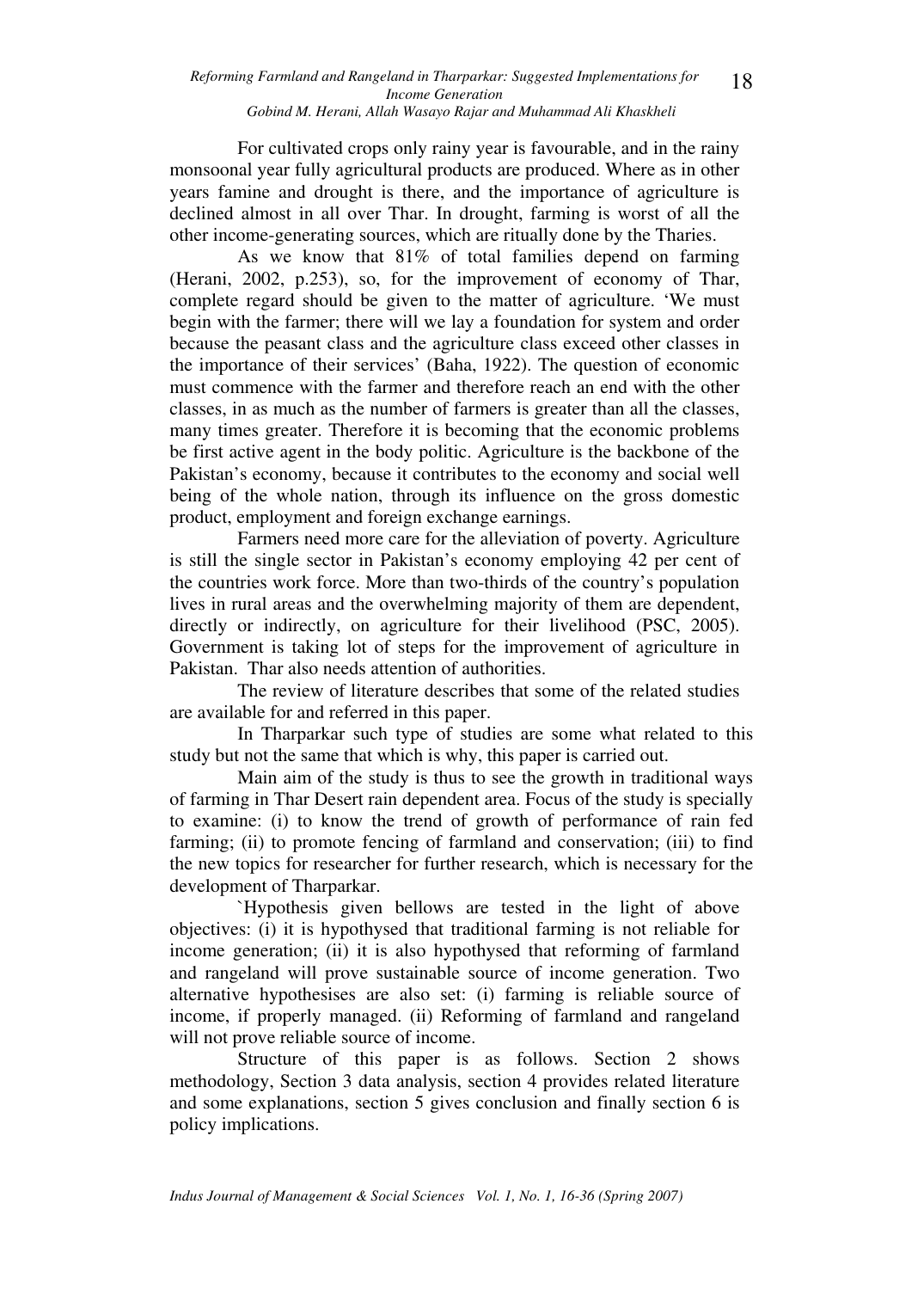## **2. METHODOLOGY**

Planers policy makers, investors, writers, researchers, donors, NGOs, businessman, and government faced difficulties due to accurate and latest data for rural development sector of the country. In order to fill this gape with reference of Tharparkar, we conducted an evaluation from grass root level. Data was collected to achieve the result for the purpose and scope of this study. For the collection of data, there are two types of references and source, primary and secondary. The methods for conducting inquiries, in order to collect primary data of farming can be of three types: Case Study Method, Statistical Method, and Sample Survey Method. This study is based upon the random samples survey method and collected data is tabulated in tables and analyzed for the defined purpose covering the period 1988-2000 and after that some general opinios were taken for the updatation of this paper up to june 2005, it is described as bellow:

### **2.1 The Sample**

 The primary data, for Tharparkar, was compiled through questionnaires filled in by 1771 families from 30 villages of Thar District, which consists of 2350 villages with the population of 9, 14,291 and covered area 19,638 Sq. KM. The whole Thar is sandy with dunes, therefore, travelling for the purpose of collecting data, of any sort, is really very difficult. While selecting the villages for survey, the villages of typical nature were marked in order to get complete information about the whole District. In this connection it is worth mentioning here that in order to collect the data on the prescribed questionnaire, it was compelling need to stay in each village for many days. In order to get the questionnaire, meetings with the persons in a chosen village was a difficult task. Therefore, cooperation of reputed personalities of the area was sought. The job was also difficult in the sense that the villagers hesitate to cooperate with strangers.

The purpose of personally collecting and getting the questionnaire filled in required explanation. The questionnaire was in English; therefore, farmers were called in-groups. The contents of the questionnaire were translated for them in Sindhi and "Dhatki" languages and their questions were answered. Thus it was possible to collect the questionnaire then and there. Since the basic idea for selecting the topics of this study was based on random sampling in which every person was included as a sample. In this way the opinion of labours of defined area could be determined as an alternate to an already completed count of population.

### **2.2 Secondary Source**

The Secondary data was collected through different sources such as: Libraries, Newspapers, Magazines, Thesis, Census Reports, Addresses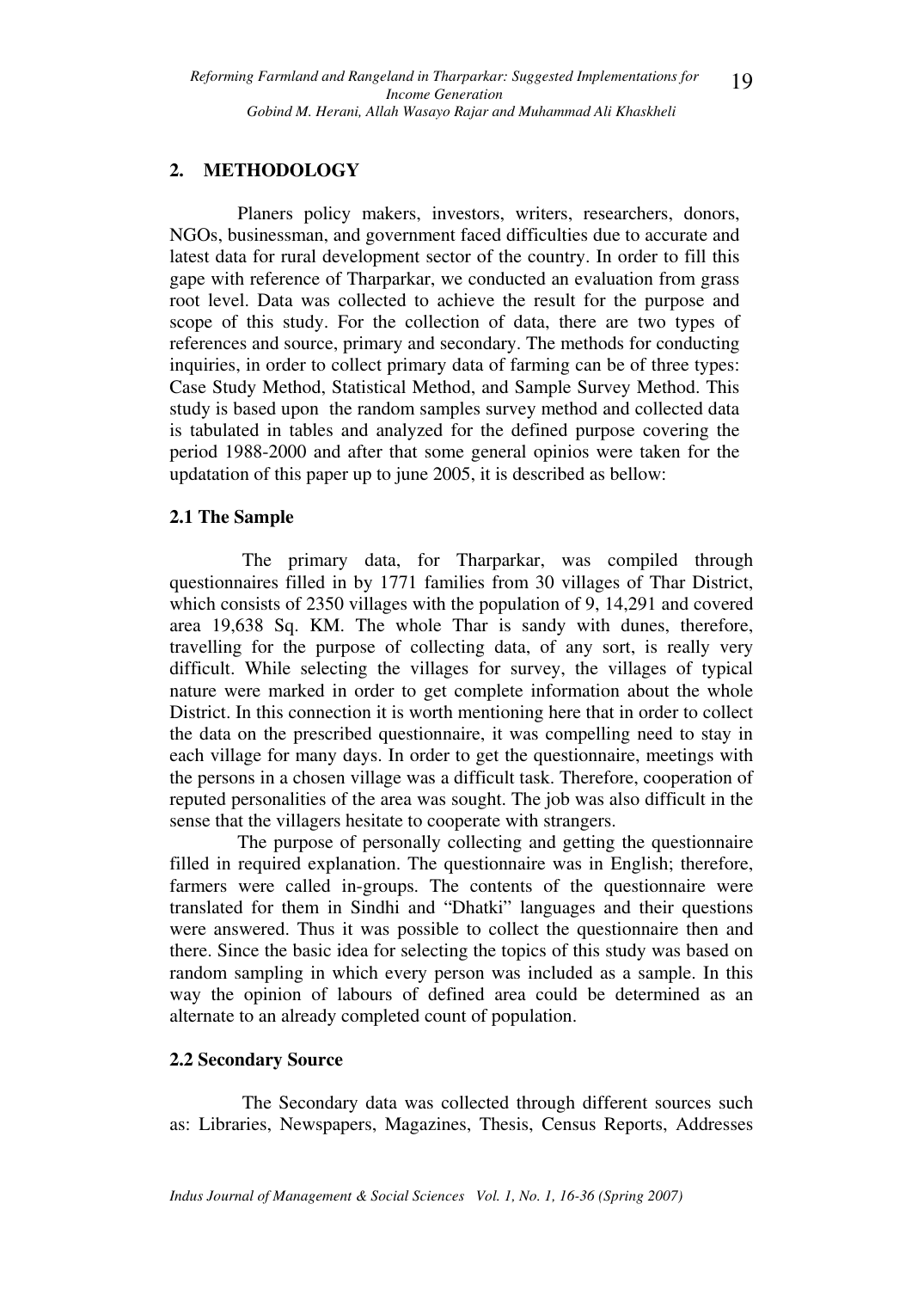delivered by Govt. officials, Press Releases, SAZDA, Thar Seminar. It was also collected by: websites of Government of Sindh and Thar, Grameen Bank of Bangladesh, Rural development studies, data collected by NGOs and Studies of foreign origin such as: similar studies of Denmark, Somalia Indian Gujarat and Indian Thar of Rajhisthan. Non-availability of data, on the one hand, and the accuracy of available data, on the other hand, was the major problem in the collection of secondary/published data, on farming. The example of such a data under this head was: Improvement of live stock, Selection of fodder, New sources for fodder purpose, Search for markets, Knowledge of middle-men, Local catalyst bodies and their work, Number of villagers engaged in farming and other jobs, Total animal population.

## **2.3 Background Characteristics**

The consolidated datta about the sample characteristic of this random sample survey study are being given as in the Table of primary data. In giving the random sample characteristics, every attempt was made to give almost necessary information about the village farmers of the defined area out of which sampling was done. The method of measuring attitudes are quite different from survey research method to uderstand public opinion. In sharp distincition to the open end questions, adapted the poll qquestionnaire, which is mainly used in collecting the information of this type, where a single question with fixed response were provided to the respondents. Through the questionnaire the attitudes and background characteristics of village farmers could also be ascertained and suggestions prepared to solve the existing problems. The main headings of the Poll-questions in the questionnaire, with fixed responses were as under: View on the present state of agro-based industry, The types of existing farming, Live stock, Dairy products, Crops/Agriculture, Non-crop/Rangeland, Owner ship of land and Agriculture, Choice of work, Remittance economy, Debt status. As far as the extent of data accuracy of this study is concerned, it has some limitations, due to the following reasons: In most cases, the interviewed persons are uneducated; therefore, they could not appreciate the importance of this study. Some times they were reluctant to share information for fear of taxation or they hesitated for want of financial assistance. Due to this reason the information provided by them may not be accurate. People do not maintain proper accounts of their income, better sustainable source of income comparatively, livestock and farming transactions, benefits of rangeland and reform of farmland. Therefore, the information relating to this is estimated. The income and debit status data under different heads could not be ascertained due to literacy and frequently change in their business. Therefore, the accuracy of data for the varying types of business done during the year may not be correct.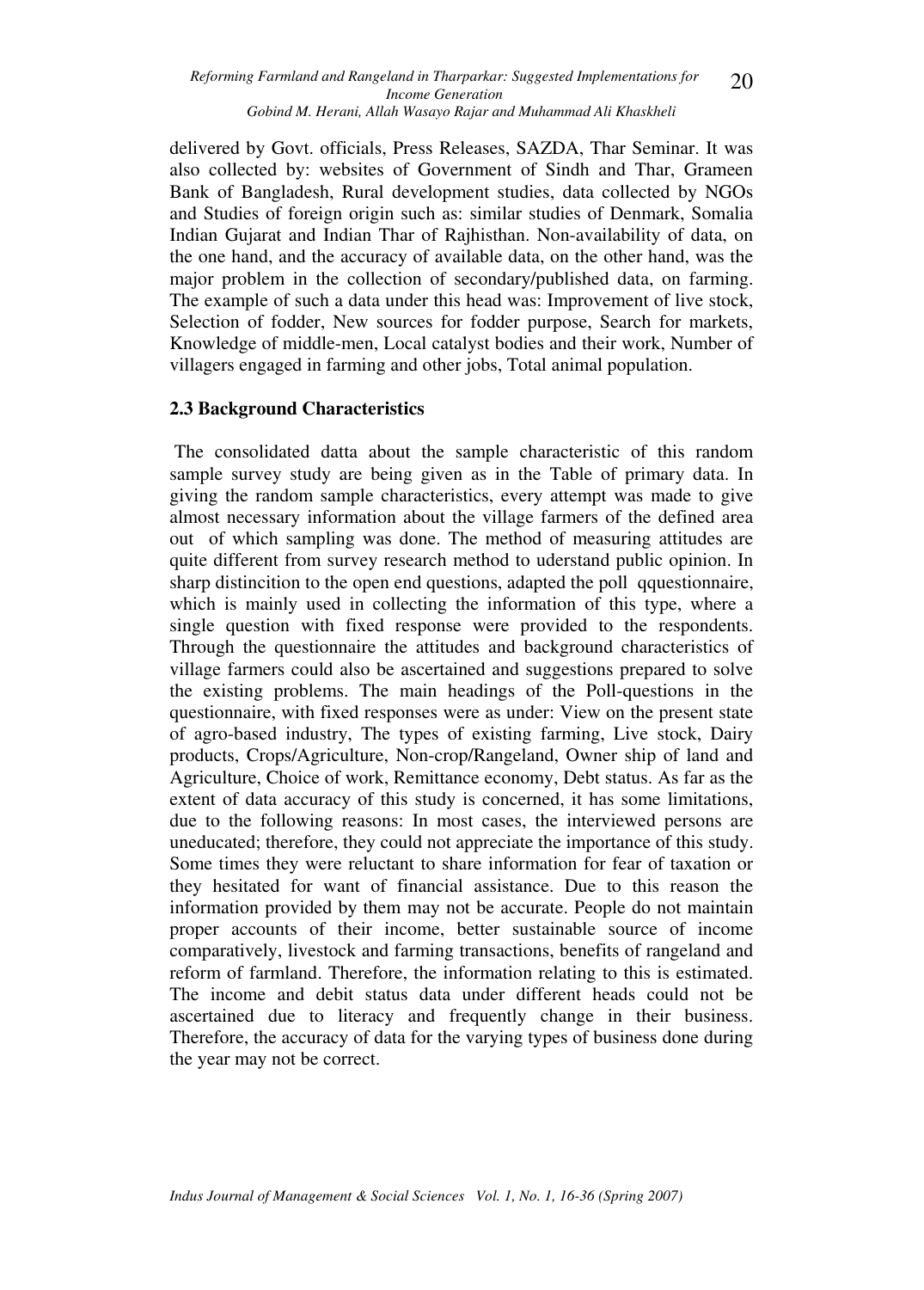## **3. DATA ANALYSES**

## **Facts collected and recompiled**

| Table-1. Regarding Demography         |                  |  |  |  |
|---------------------------------------|------------------|--|--|--|
| <b>HEADINGS</b>                       | THARPARKAR       |  |  |  |
| <b>Total Area</b>                     | 19,638 Sq. K.M   |  |  |  |
| Number<br>of                          | 2,350            |  |  |  |
| villages                              |                  |  |  |  |
| Number of Dehs                        | 166              |  |  |  |
| Tapas                                 | 18               |  |  |  |
| <b>Total Population</b>               | 914,291.         |  |  |  |
| Men                                   | 499,859          |  |  |  |
| Women                                 | 414,432          |  |  |  |
| Population with                       | 581,435          |  |  |  |
| 10<br>Age above                       |                  |  |  |  |
| years                                 |                  |  |  |  |
| Population with                       | 34,140           |  |  |  |
| age above 65 years                    |                  |  |  |  |
| Density<br>of                         | 46.6<br>per /Sq. |  |  |  |
| Population                            | K.M              |  |  |  |
| Population Growth                     | 3.13%            |  |  |  |
| Rate                                  |                  |  |  |  |
| Per Annum.                            |                  |  |  |  |
| Source: National Census Report, 1998, |                  |  |  |  |
| Provincial and Tharparkar             |                  |  |  |  |
| (Secondary Data Researched, Tabulated |                  |  |  |  |
| and Reframed)                         |                  |  |  |  |

| <b>TABLE-2.Regarding Livestock Status</b> |                   |                                      |  |
|-------------------------------------------|-------------------|--------------------------------------|--|
| <b>HEADINGS</b>                           | <b>THARPARKER</b> |                                      |  |
| Livestock                                 | 3,656,933         | Growth<br>rate<br>$(1986 -$<br>1996) |  |
|                                           |                   | 112.4%                               |  |
| Cows                                      | 048513            | 88.20%                               |  |
| <b>Buffaloes</b>                          | 0039842           | 20.96%                               |  |
| Goats                                     | 1970852           | 148.00                               |  |
|                                           |                   | %                                    |  |
| Sheep                                     | 898542            | 67.56%                               |  |
| Horses                                    | 008132            | 271.00                               |  |
|                                           |                   | $\%$                                 |  |
| Camels                                    | 103057            | 686.00<br>%                          |  |
| Donkeys                                   | 150834            | 751.70<br>$\%$                       |  |

Source: National Census Report, 1998, Provincial and Tharparkar

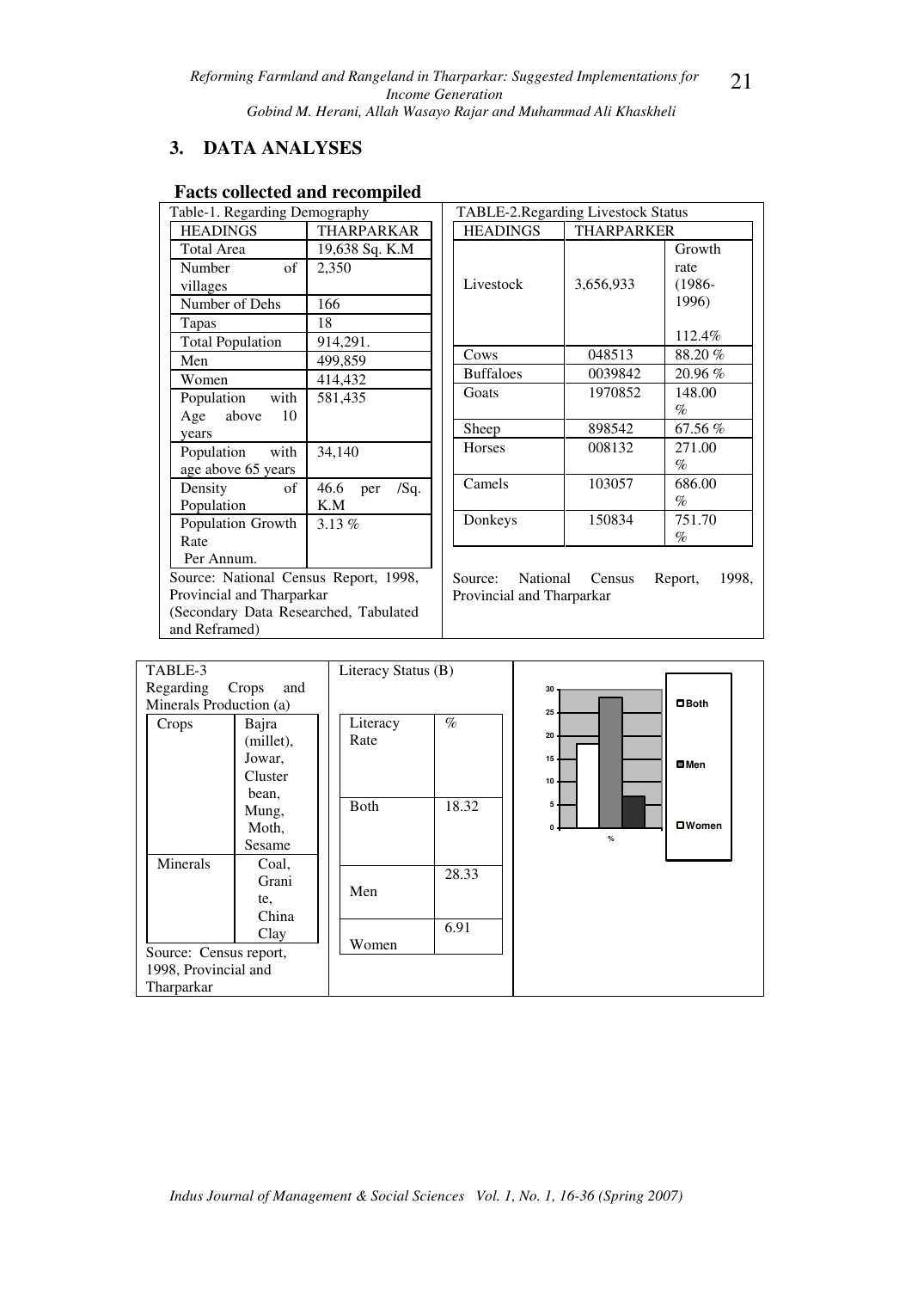*Reforming Farmland and Rangeland in Tharparkar: Suggested Implementations for Income Generation Gobind M. Herani, Allah Wasayo Rajar and Muhammad Ali Khaskheli*  22



## PRIMARY DATA ABOUT AGRO-BASED INDUSTRY AND SOCIAL SERVICES (1988-2002) COMPILED FROM QUESTIOAIRE.

| Regarding Agro-Based Industry<br>Table-4 |                        | Table-5. Regarding Social Services |                        |
|------------------------------------------|------------------------|------------------------------------|------------------------|
| <b>HEADINGS</b>                          | <b>THARPARKAR</b>      | <b>HEADINGS</b>                    | <b>THARPARKER</b>      |
| Crops                                    | sustainable<br>Not     | Roads                              | Improved but not       |
|                                          | source                 |                                    | enough                 |
| Non-crops                                | Range land is second   | Electricity                        | Improved but not       |
|                                          | level sustainable for  |                                    | enough                 |
|                                          | livestock              | Education                          | improved               |
| Livestock                                | level<br>First         | Employment                         | improved               |
|                                          | sustainable source     | Remittance                         | Improved but not       |
| Dairy                                    | In future may be       | economy                            | enough                 |
| products-                                | sustainable source     | Animals                            | Fluctuate due to       |
| Mills                                    | At present not in      | population                         | droughts               |
|                                          |                        | ratio                              |                        |
|                                          |                        | Housing                            | improved               |
|                                          |                        | facilities                         |                        |
|                                          | practice               | Water                              | Increased<br>tube-     |
| Source:<br>Primary                       | Ouestionnaire<br>Data, |                                    | wells<br>but<br>not    |
| Compiled.                                |                        |                                    | enough                 |
|                                          |                        | Primary<br>Source:                 | Ouestionnaire<br>Data, |
|                                          |                        | Compiled.                          |                        |



*Indus Journal of Management & Social Sciences Vol. 1, No. 1, 16-36 (Spring 2007)*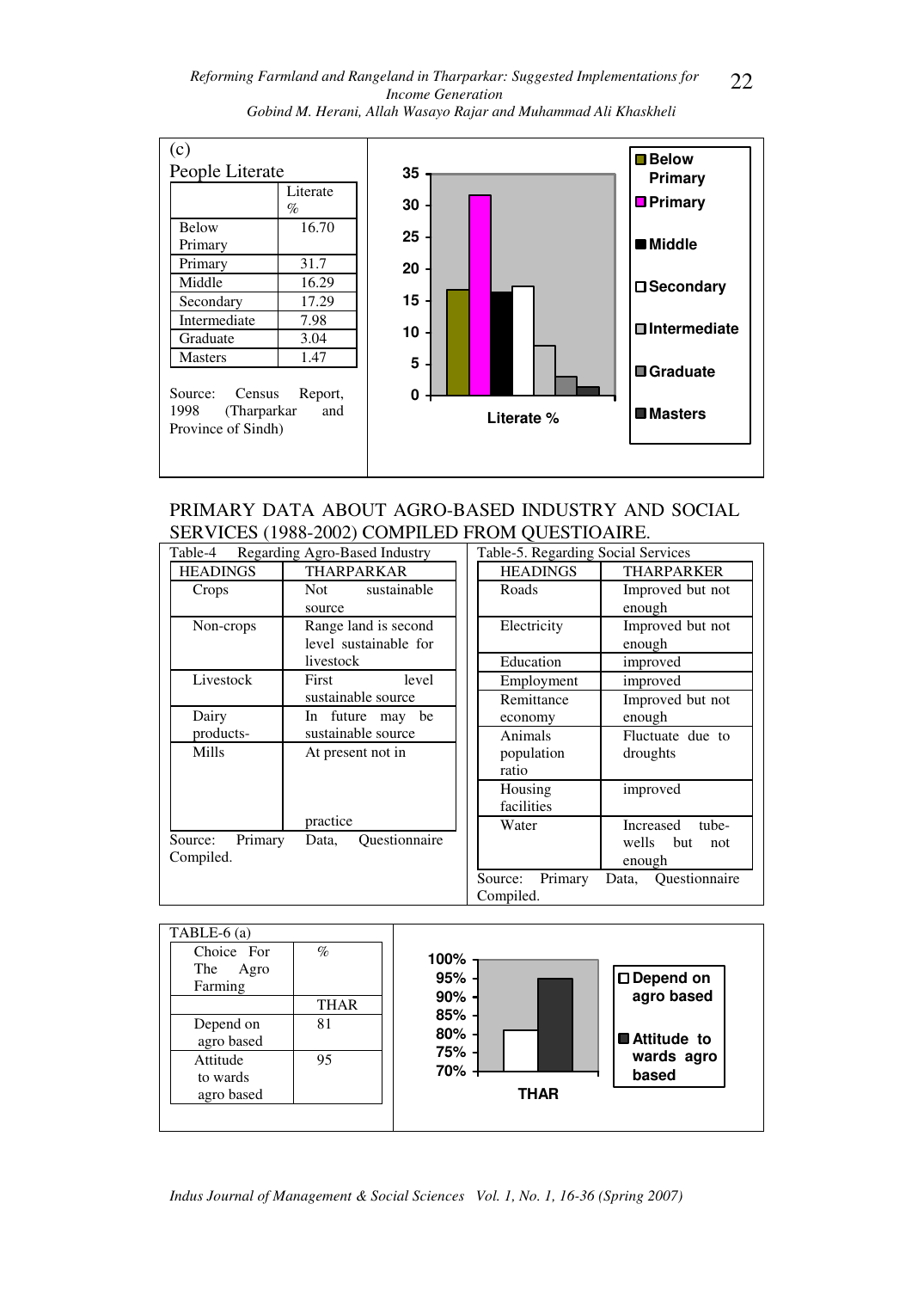*Reforming Farmland and Rangeland in Tharparkar: Suggested Implementations for Income Generation Gobind M. Herani, Allah Wasayo Rajar and Muhammad Ali Khaskheli* 

23







*Indus Journal of Management & Social Sciences Vol. 1, No. 1, 16-36 (Spring 2007)*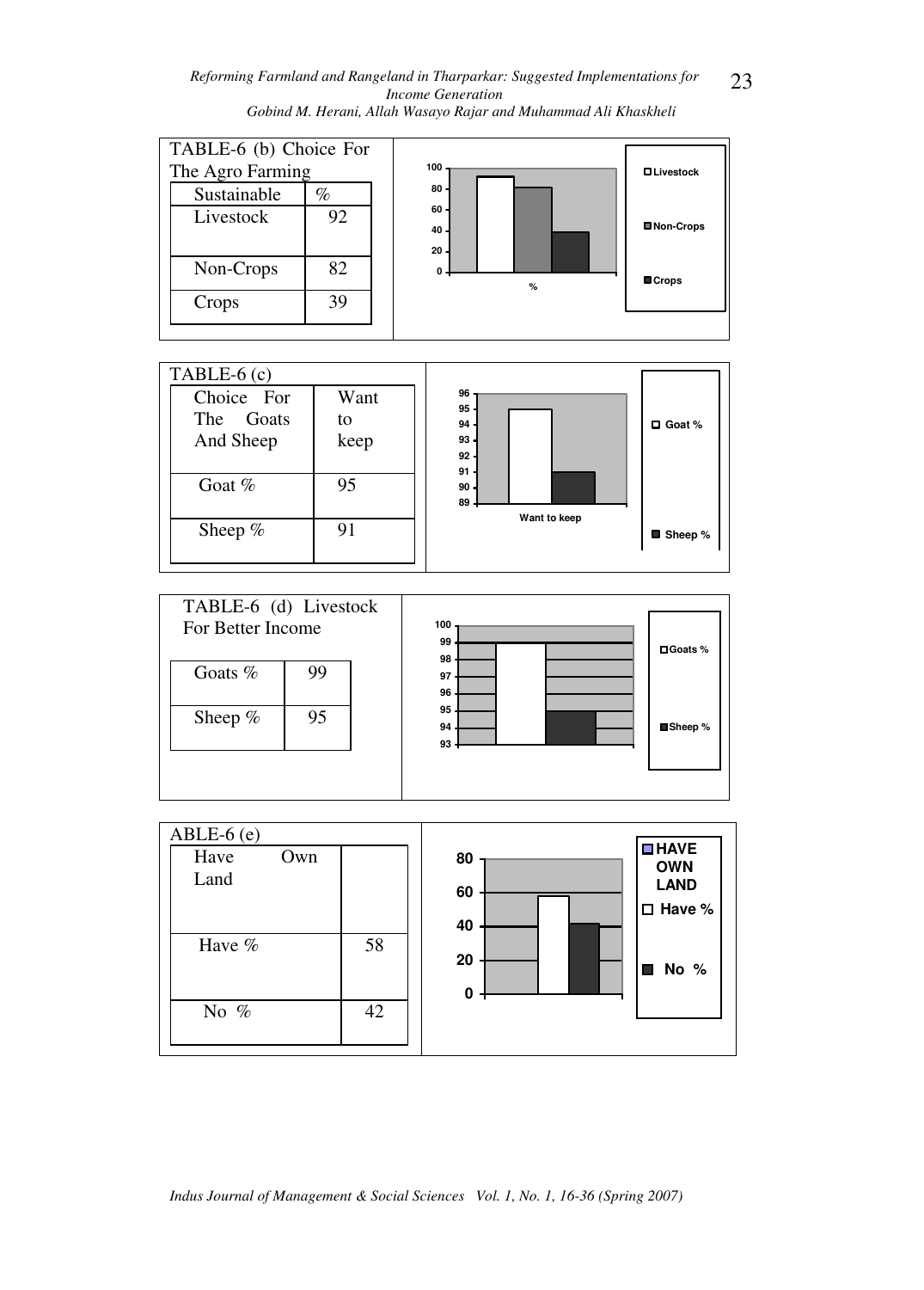



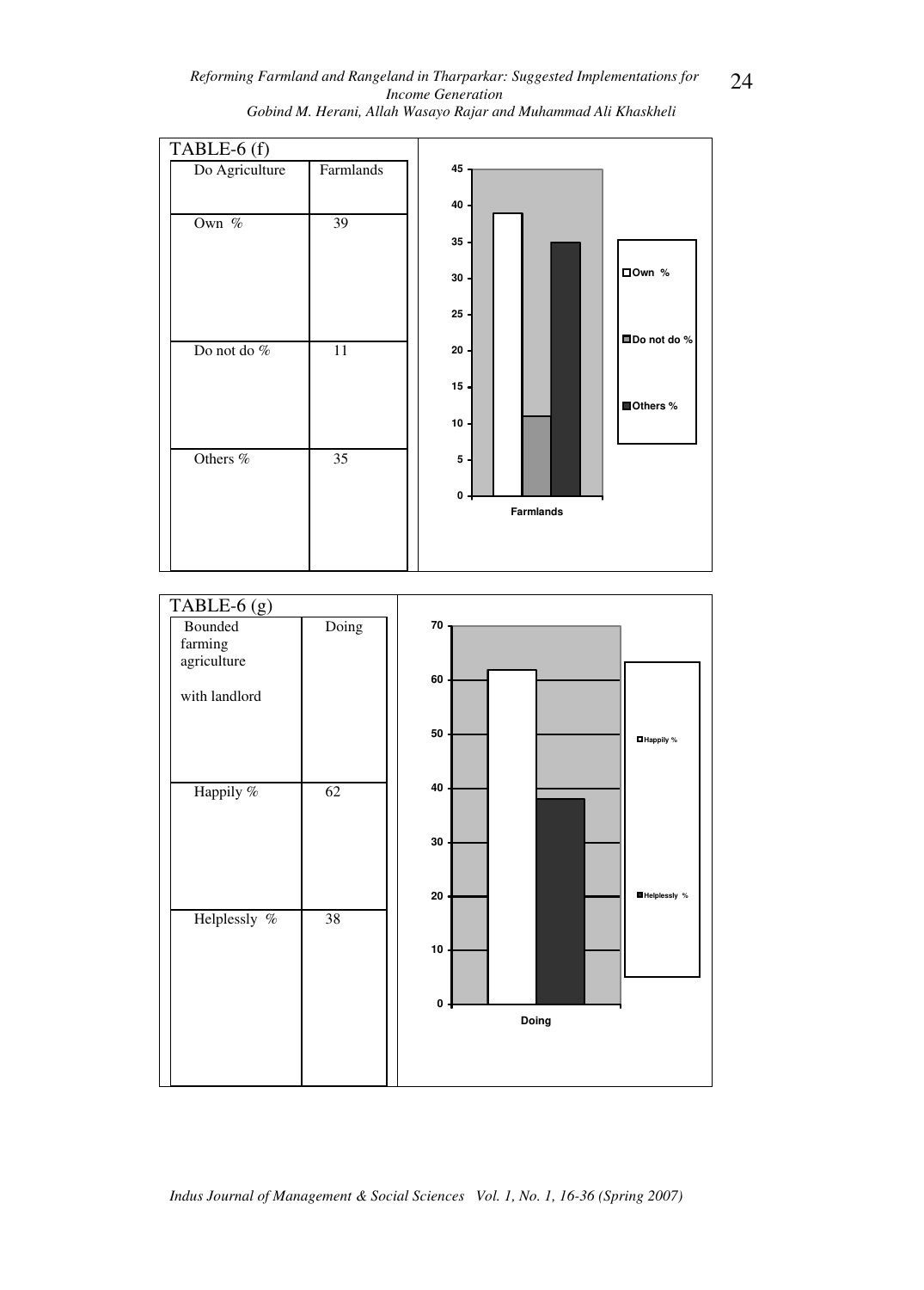| Reforming Farmland and Rangeland in Tharparkar: Suggested Implementations for | 25 |
|-------------------------------------------------------------------------------|----|
| <i>Income Generation</i>                                                      |    |
| Gobind M. Herani, Allah Wasayo Rajar and Muhammad Ali Khaskheli               |    |

| TABLE-6 (h)          |    |    |                                       |
|----------------------|----|----|---------------------------------------|
| Agriculture          |    | 90 | <b>DAGRICULTURE</b>                   |
| search<br>Do<br>not  | 78 |    |                                       |
| alternate of         |    | 80 |                                       |
|                      |    |    |                                       |
| Agriculture          |    | 70 |                                       |
| in drought           |    |    | <b>ODo not search</b><br>alternate of |
| as                   |    | 60 | agriculture in<br>drought as          |
| permanent profession |    |    | permanent                             |
| $\%$                 |    | 50 | profession %                          |
|                      |    |    | <b>■ Want to search</b>               |
| Want to              | 22 | 40 | alternative of                        |
| search               |    |    | agriculture but<br>are not aware.     |
| alternative          |    | 30 | $\%$                                  |
| of agriculture       |    |    |                                       |
| but are not          |    | 20 | Say remittance                        |
| aware. $%$           |    |    | enough to<br>needs%                   |
| Say                  | 11 | 10 |                                       |
| remittance           |    |    |                                       |
| enough to            |    | 0  |                                       |
| needs %              |    |    |                                       |
|                      |    |    |                                       |



*Indus Journal of Management & Social Sciences Vol. 1, No. 1, 16-36 (Spring 2007)*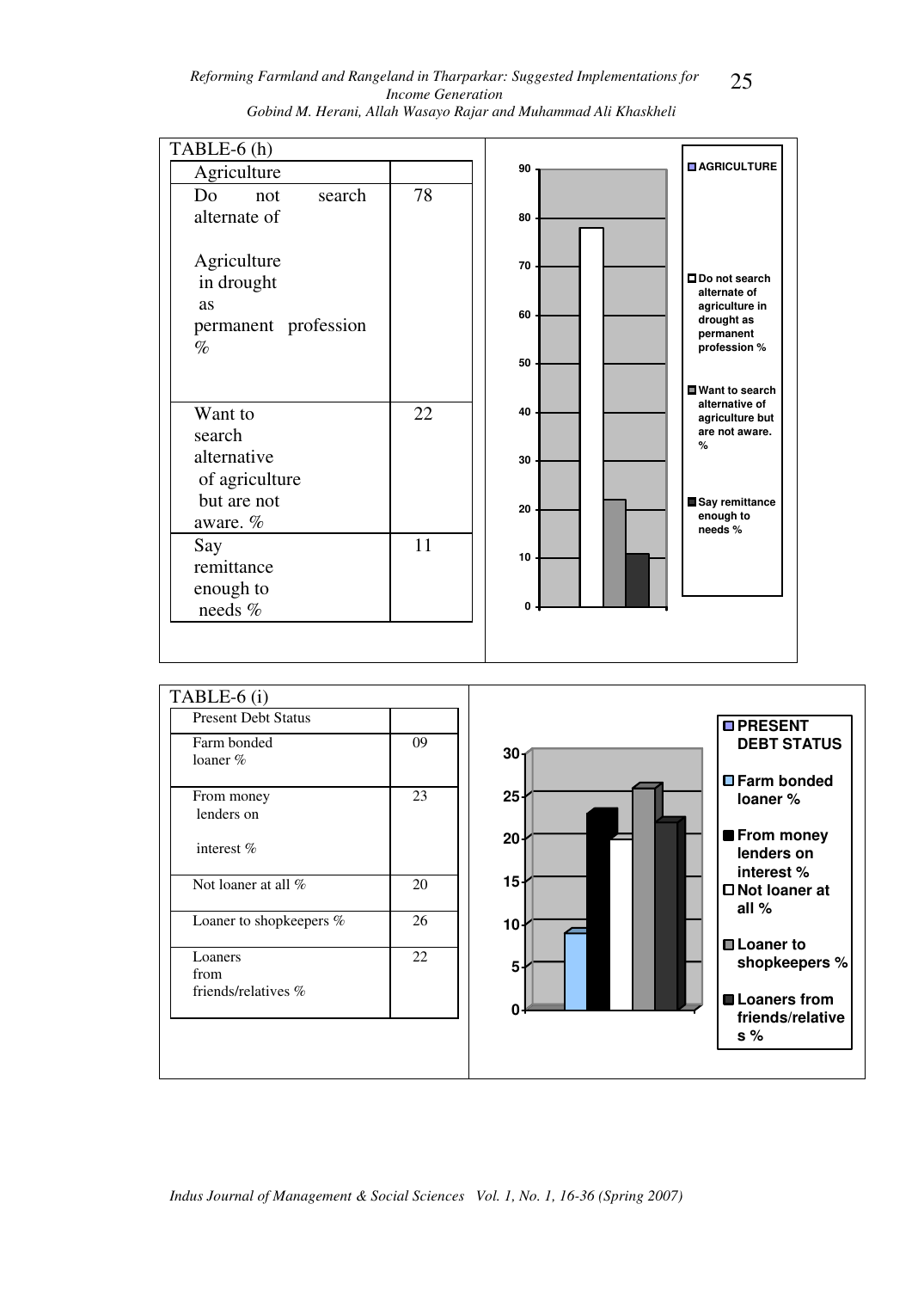### **4. SOME FACTORS AND EXPLANZATION**

To achieve the purpose to the study, we have to discuss some important factors for the conclusions and policy implementations. So, following are the important factors to be discussed.

#### **4.1 Methods of Reforming of Farmland**

 Those who have got farmland should follow suggestions that: some parts of it should be fenced and left for natural vegetation. Those who are not able to fence the farmland by thorny plants or in any way then at least they should not root out the plants, which are naturally grown. Each farmer should collect the seeds of Devi, Kandi, Ber, and put these into the rows of the boarder line of the farmland. After 3-4 years naturally these plants will grow fencing the farmland. These are the plants, which will give dual benefits: the fodder, and fencing.

### **4.2 Benefits to be Expected from the Fenced Farmland**

In this farmland tooh (a fruit of creepers wild plant) grow naturally. If they are collected from out side the farmland in the season of monsoon and at the same time when season is over at that time should be collected from fenced farmland. Its seed is sold at charming rates at market. It itself is a good fodder and as a fodder it is sold in market too. On the other hand better quality of seed of small vegetable melon should be collected and dispersed only once in the farm and especially in fenced area then it automatically will grow in much quantity and soil will preserve seed in natural way for following years. There are some qualities of it, which can be preserved with out cold storage for few months. This commodity is also demanded in the cities. This commodity is income generating and should be encouraged. Wild watermelon also remains for few months without cold storage. If seeds are collected and dispersed in fenced farmland then it also gives good production and is good source of income. It is also a source of seed sellable in the market and in the shape of fodder. At the same time the meha is also a vegetable that is also naturally grown in such type of land. The harvest of it is also a source of vegetable and sellable and is also good source of fodder. The Ber a fruit is source of fruit and leaves are source of fodder**<sup>3</sup>** .

According to Halepoto**<sup>4</sup>** , Sinn; a grass can be planted in the season of monsoon. If one Sinn is rooted out and then each stick of it along with it's' root is separated and the root portion is put into soil at the time when

 $\overline{a}$ 

<sup>&</sup>lt;sup>3</sup> Interview of Balu, Pirbhu, Kamoon and Villagers of Chelhar, Taluka Chachro, Tharparkar. Ingroup opinion was taken, it was done for the up dating of this papers.<br><sup>4</sup> Interview of Halaynoto, PM, Bank Beli, an NGO, working in

Interview of Halaypoto, PM, Banh Beli an NGO, working in Tharparkar. He has good experience of development and also belongs to Tharparkar that is why his opinion has a worth.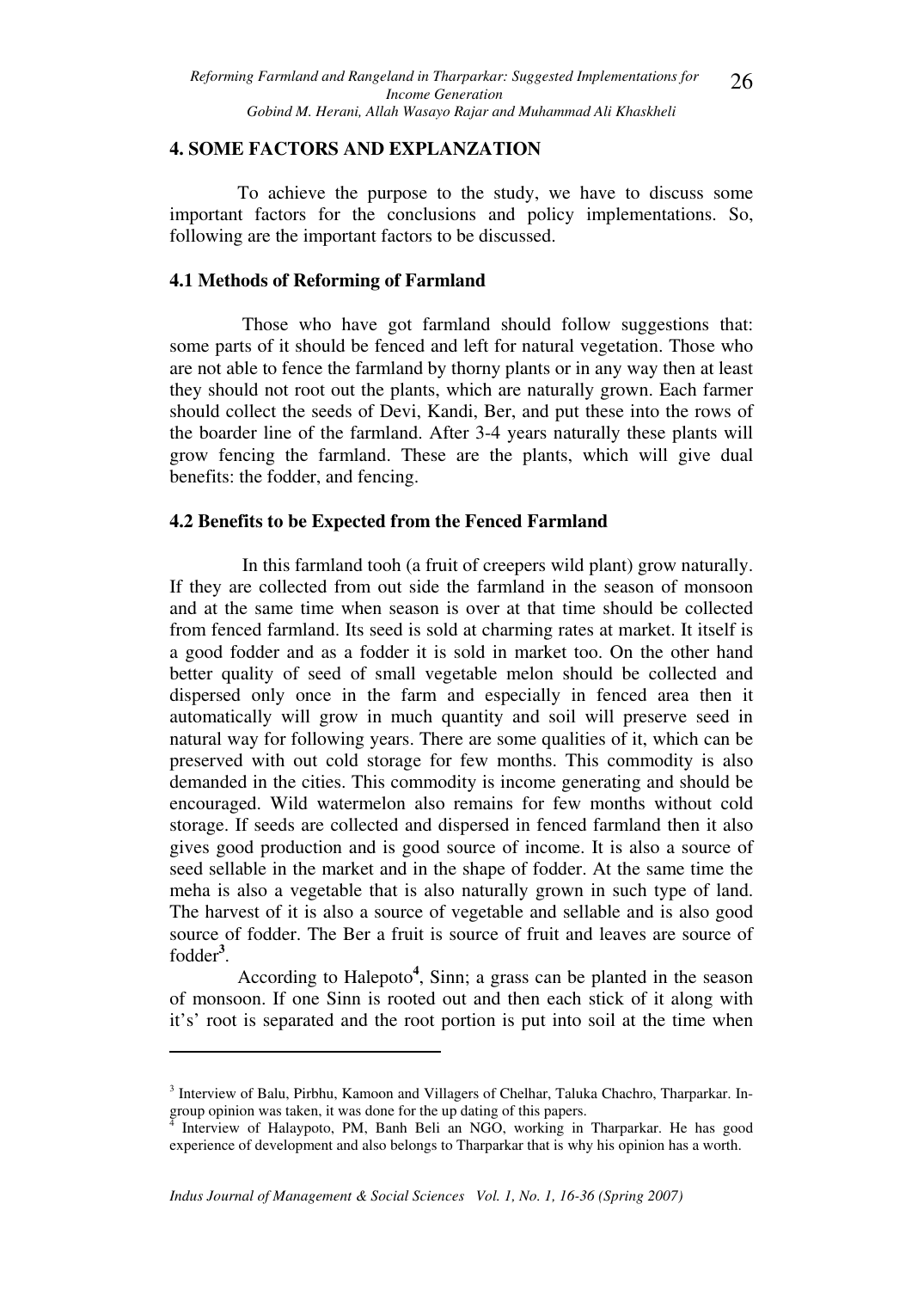soil is moisturized by rain. After few years this stick converts into a big bunch of it and is sustainable source of fodder. The plant in form of shrubs and trees are source of fodder. They grow and remain alive for many years without rainfall, if it is not fallen regularly. These are the source of fodder in drought too. The grasses, which are grown in monsoonal rain and get dried up, are enough fodder for whole year till next monsoon. If it is harvested and collected then it can be sold in market in the drought years. In conclusion we find out that the fenced farmland is very much beneficial, if some positive measures of proper protection are made with the help of livestock owners who help in protection.

## **4.3 Harvesting Fodder**

 The naturally grown grasses should be harvested and collected for the next required time. Those who have not livestock should sell this grass to earn income. Those who have livestock should feed their livestock, whenever there is shortage of fodder in the rangeland. After that the fodder in the fenced farmland should be harvested for hard days because of fencing this fodder is available whole year and can be harvested easily at any time<sup>5</sup>.

## **4.4 Protection of Harvested Fodder**

 All the grasses when collected in the traditional ways become wasted due to rainfall. The iron sheets, which are used in the cities to make the huts, should be sold at cheapest rates by government or any catalyst body. This technique will be useful for protection of fodder on the one hand and on the other hand people will make huts for themselves and livestock too. By this way protection of plants can be encouraged up to 80 percent<sup>6</sup>. Cutting of trees and shrubs will reduce helping the environment department.

## **4.5 Safety Nets for Cutting Trees and Shrubs**

 There are so many reasons of cutting trees but out of them some main are: fuel, fodder, straw for huts and protection of collected fodder, timber, for huts and ploughing purpose. If iron or cemented sheets, gas cylinders and timber are provided at cheapest rates will be the reason of reduction of cutting trees. When these trees will be ready for the fodder, in the result the livestock will increase, this increase of livestock will bring prosperity. In this way a new agro-based will merge in the area leading the

 $\overline{a}$ <sup>5</sup>. Interview of Narso and neighbor, Jhanbrisar, Taluka Chachro, Tharparkar. They are farmers and doing agricultural and livestock farming.

<sup>&</sup>lt;sup>6</sup> Interview of Riachand and villagers of Darar, Taluka Mithi, Tharparkar. They are farmers and keeping positive thinking, opinions have a worth.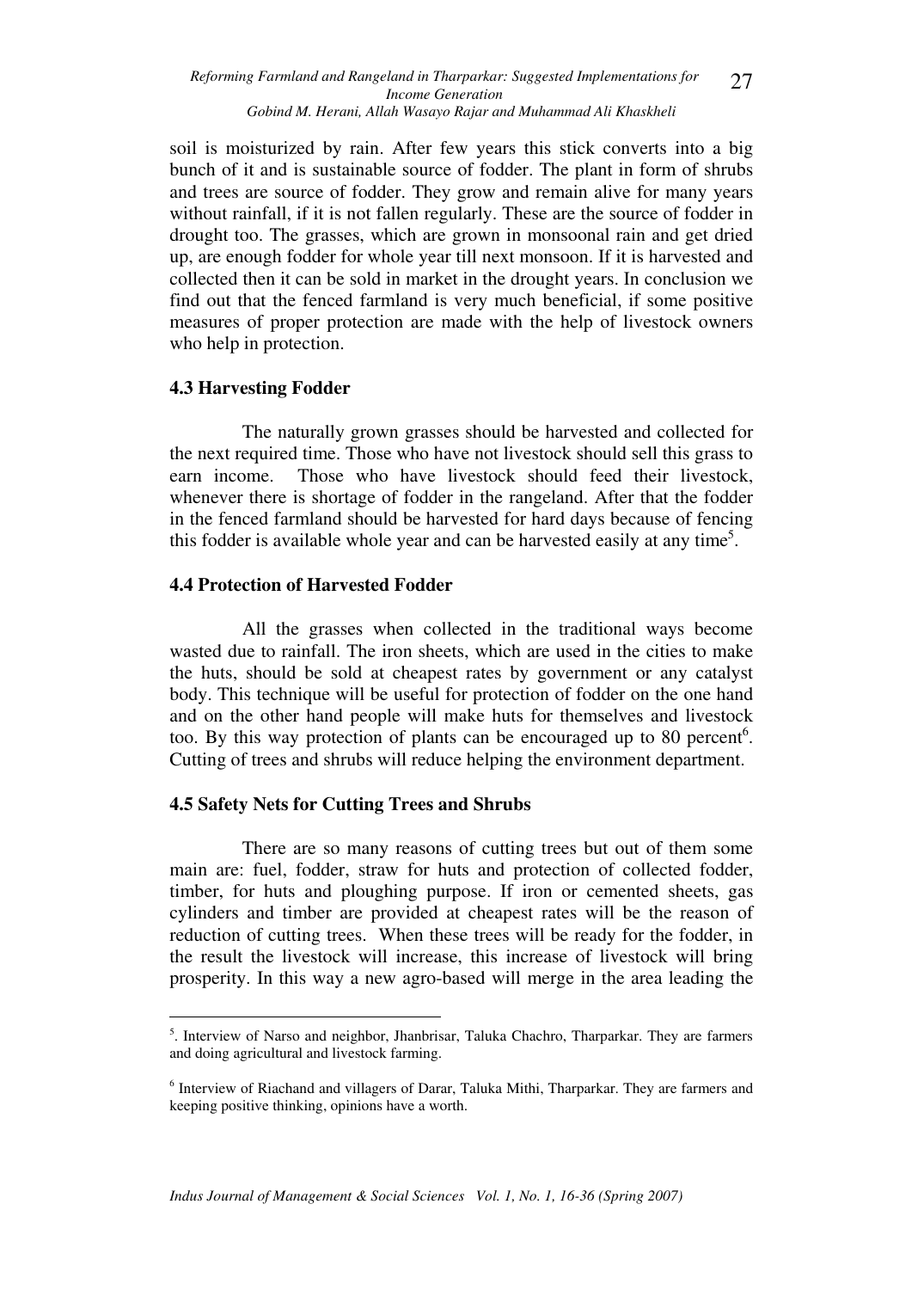area to industrial economy. It will remain in small scale at the beginning and after some time medium size industry will merge. Example of it is Denmark and Scandinavian countries.

### **4.6 Way of Providing Safety Nets for Trees**

 However for the supply of safety nets, there are two possibilities, one gas cylinders should be donated by any NGO or environment department, because they want to plant trees and this is the way of helping the project. After that the prices of refilling of gas cylinders should be received at the cheapest rate, which are comparatively low than the prices of fuel wood. Government should pay the subsidy in these rates. Those who are not paying bills should be given chances of loaning. It means let these charges remain in arrears and these arrears should be treated as loan, payable in the next possible time. Other possibility is that the coal of Thar is being explored, part of it should be converted into the gas and this gas should be provided to the people at cheapest rates.

The Iron /cemented sheets for huts and protection of fodder from rainwater should be given with the help of catalyst bodies / local organizations. These should be distributed according to the number of family members. Each family member should have one hut and one store for the collection of fodder; keeping in view that those who live in the villages and do agriculture should be given double numbers of sheets for the protection of fodder. The prices of these items should be low and given, as loan, one time only to make huts, which will be enough for coming few years.

Following articles also should be given

(i). Iron guarders or wood,

 $\overline{a}$ 

(ii) Other wood, which is utilized for purpose of support of ceiling as a substitute of angle of iron.

(iii). Wood, which is used for the purpose of ploughing. Following the method will encourage the growth of natural plants increasing the meadows<sup>7</sup>.

## **4.7 Collection and Preservation of Naturally Grown Fruits and Vegetables**

Kandi and Khabri both are trees of Thar, which give the fruits even rain does not fall. The fruit of Kandi is singri (pod) and is used as a fodder, vegetable and fruit too. When it is ripened at that time it can be picked up and used as fresh vegetable. It also can be preserved easily after boiling and drying it in sun light. It can be utilized till two years without cold storage. If advertised then it can be introduced to cities too, to generate the income.

 $^7$  Interview of villagers of Sokhroo, Taluka Chachro, Tharparkar. In group opinions were taken as a general for the confirmation of already data of thesis of PhD Herani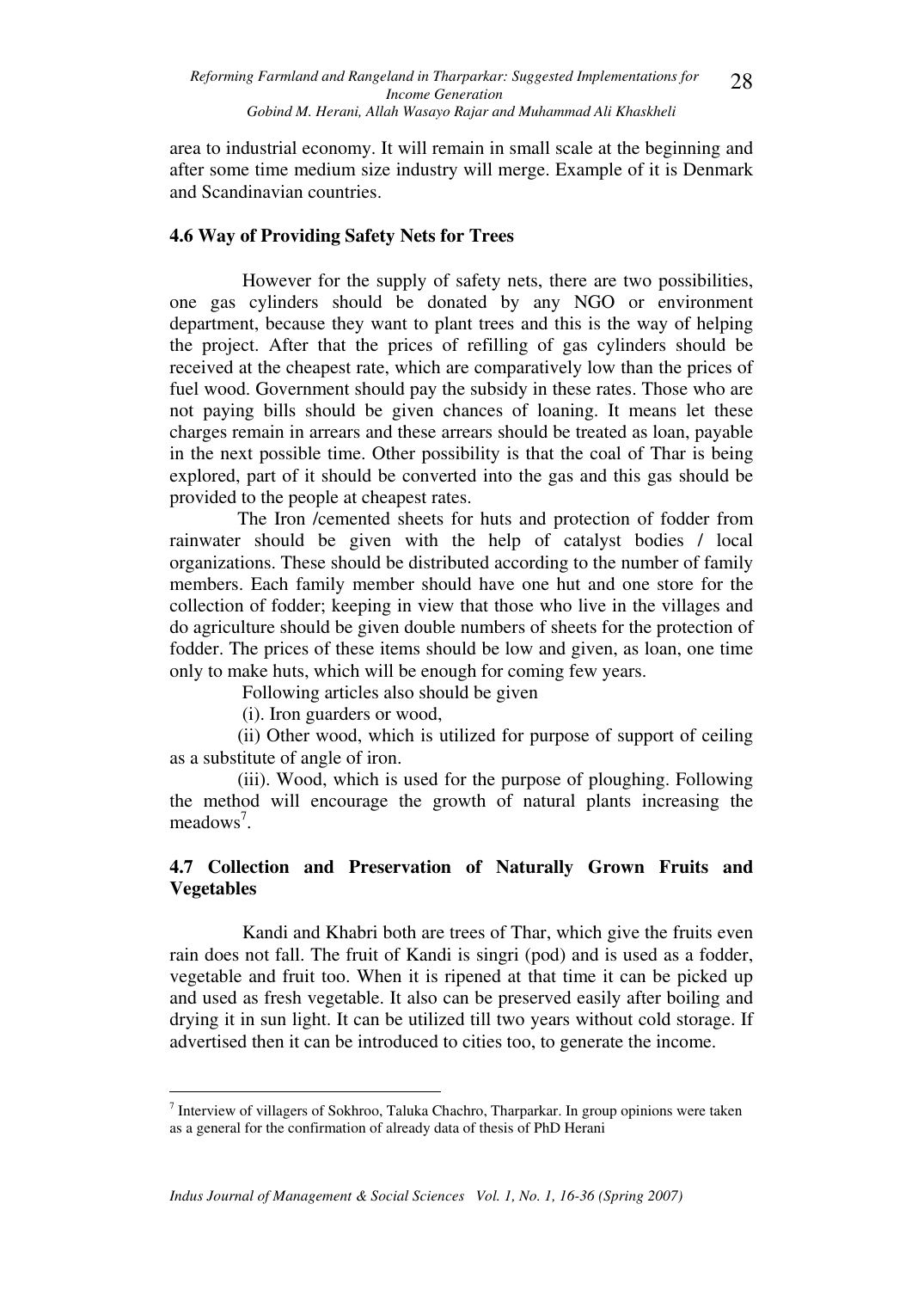Fruit of khabri is very delicious and as fresh fruit it can be sold in markets of the cities of the country and needs cold storage.

Melon is also cut and dried up for preservation till two years and also can be sold in markets of cities. It is used as fresh and dry vegetable too. These are used till two years with out any cold storage. These vegetables are very delicious and they can be introduced in cities.

 In some years there are chances that crops fail due to lack of proper rainfall but vegetable melons are ready for harvest and they are mostly grown in low rainfall too. In the fenced farm, they may grow easily, and can remain fresh and alive for longer without spoiling $\delta$ .

### **4.8 Protection of Seeds of Watermelon and Tooh**

The seed of wild watermelon can be collected easily at the same time they can provide the fodder. This is also easily preserved in the fenced farmland, which does not require too much hard labour too. This seed is income generating and can be sold in the market at charming rates. Seed of tooh can be collected by traditional ways. The seed is also sold at charming rates, if it is available in much quantity then the seed may be achieved otherwise it is used as a fodder.

#### **4.9 Harvesting of Rainwater for Hard Days in Farmland**

The fenced farmland is not flat everywhere in Thar, but it is sloppy due to dunes.. The rain water gets collected and starts to flow to the downward direction. If some cemented pond or any other thing is available there, to store water, then it will be collected over there. Such type of harvest is example of storage of water in tankas in most areas of Thar. Indigenous skilled man applies this technique and at this time some active NGOs are encouraging it. If 10-20 tankas are made at the farmland then enough water will be stored at the farmland. This water will be used whole year for the labour who will work at the farmland, it saves time and at the same time it will be utilized for drinking of goats etc (Samoon**)**. If only one acre land is fenced and round about 100 mutkas (pitcher) are buried in the land and vegetable, melon or watermelon are sown in the surrounded areas of mutkas filled with water of rain. Then 1000 plants can be protected easily with low fall of rain and the fruit of this plant can be harvested in the year in which rain is not sufficient for the agricultural traditional crops. These fruits can give much support along with fodder saved for livestock. By doing this a family can survive easily getting rid of loans. Such type of agriculture is in practice in province of Balochistan for the crops of vegetables $\overline{S}$ .

 $\overline{a}$ 

<sup>8</sup> .Interview of Partab, Islamkot, Tharparkar. He is belonging to practical farming family in a typical village. Being a educated and having experience of job and farming, he has worthy knowledge. His opinions are applicable for consideration.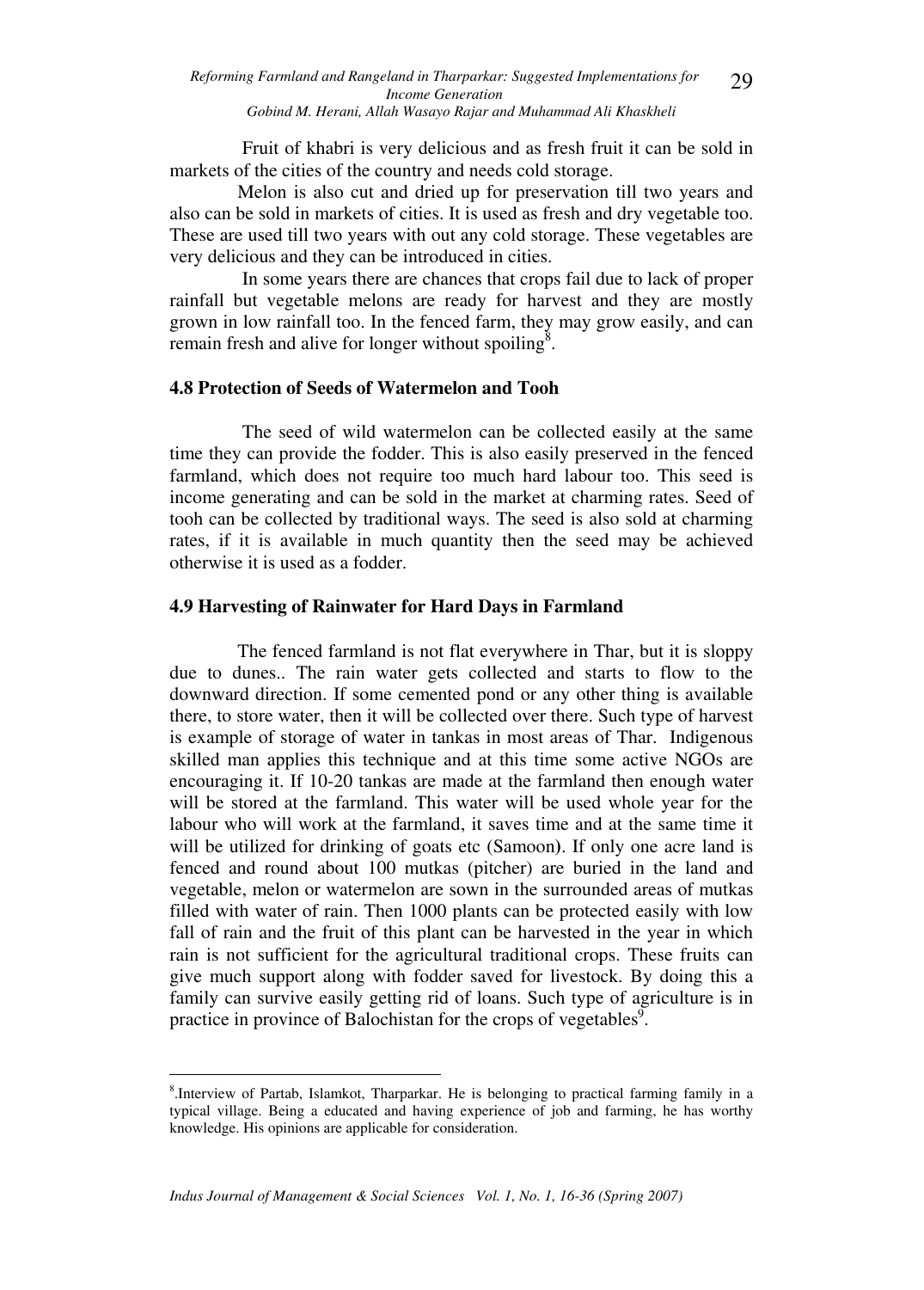### **4.10 Positive Approach of People**

When people of Thar will practice this type of harvesting of water and fencing of farmland then they will achieve encouragement and awareness of the use of their valuable farmlands. The fenced farmland should be named farm or garden. This wording also will encourage the farmers. They will themselves think that they are owners of the farm/ garden and they are now landlord. The younger generation when will think that their parents have got few acre fenced land and has got much benefit of it then they will try to fence more land. This practice will increase with new ideas of young's improving the farming. In this way the prosperity will merge into farmers.

#### **4.11 Farming of Honey-Bee**

At this time the honey, which is utilized in cities, is farm made. Honeybee cages are available in the farms of some areas of Pakistan where farms of honey are available at the rate of 2-3 thousand per cage<sup>10</sup>. These honeybee cages should be introduced at Thar in the fenced farmland. These cages can be important for producing natural honey too, because of natural flavours availability in the areas of Thar in different seasons. Different types of vegetation are available in different areas. The honey of Thar is included in the list of good quality. At the Same time honeybee has a vast areas of rangeland to roam over there. The collected honey should be checked and after verification it should be sold in cities' market. The standard should be checked according to tests of honey, which are available. At this time in some areas of Thar, in some years bees of Thar prepare the honey naturally.

### **4.12 Formation of Village Organization**

We find from every rural development programme that local/indigenous/Village organization is must; with out it awareness is impossible or very slow. For example in Somalia local organizations promised to do every thing themselves like; healthcare facilities, roads, schools and so many other things and getting developed. In this subcontinent there was practice of panchayat (local organization) system. At present it also exists there but in weakened shape.

At this time city government is the nearly same type of practice, but depends on public funds. Grameen Bank of Bangladesh organized local organization for the development and encouraged them by micro

 9 Interview of Akhtari, Farukh. Hub Choki, Blochistan, Dr. in Civil Hospital. In Blochistan rain fed area, pitcher agricultural is in practice

<sup>&</sup>lt;sup>10</sup> Interview of honey seller at Karachi and some people of Kohat (NWFP) who do bee farming practically.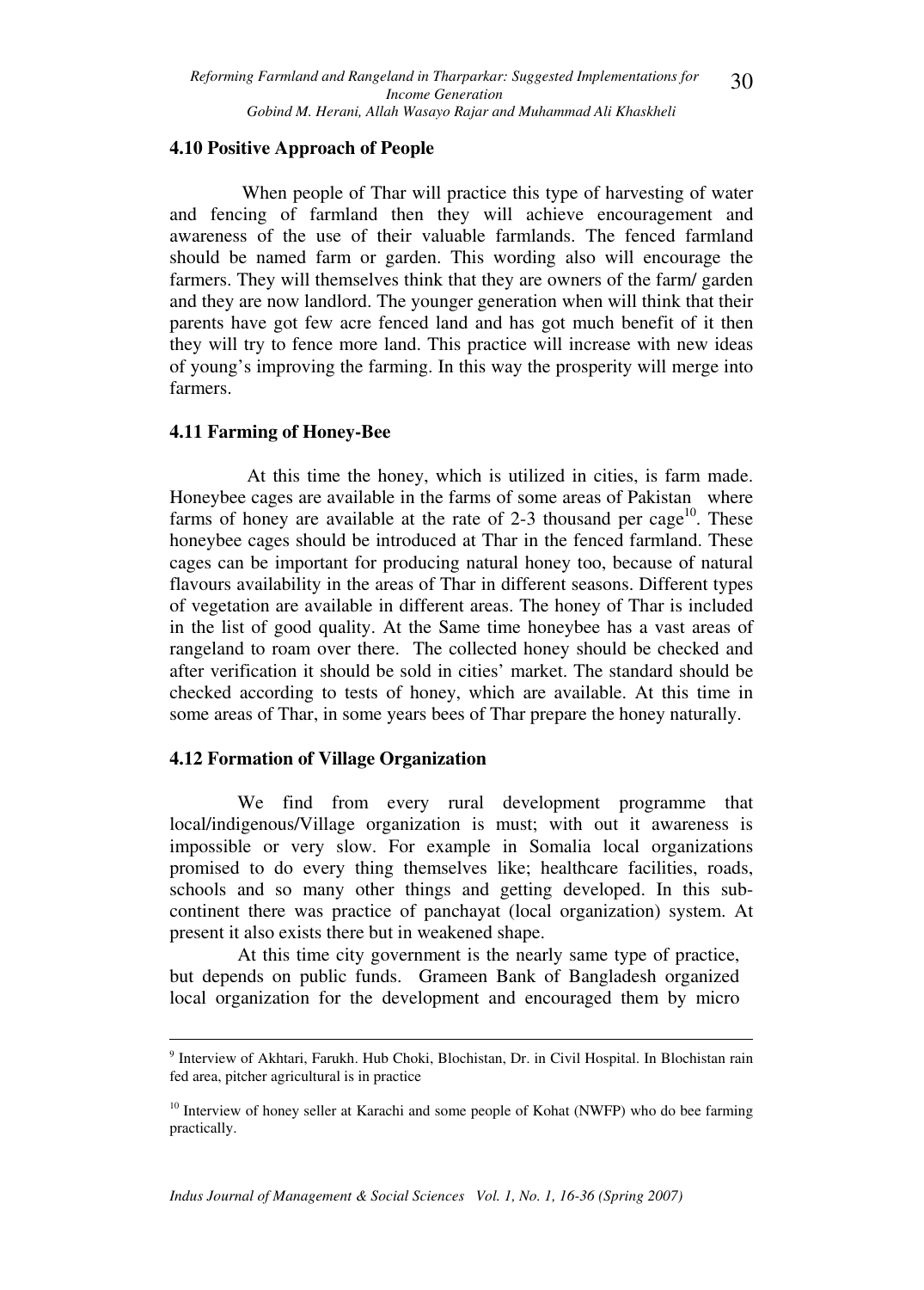financing. It becomes successful in improving the economy of poor<sup>11</sup>. It is going to be replicate at this time in all over world.

At present time there is need of introducing some new and additional tool of net working. Using this system micro financing and micro-sharing/depositing, just like shares of companies should be introduced. At present these organization can be more successful, using this networking for more benefits and it will prove helpful for Tharies. If these organizations are organized to convince and motivate then labour work can be taken by local villager concerning with their problems. In this way Thar can develop and help in the income generation comparatively sooner than expected. In this concern Lenin gave a formula for the development that: Development of soviet socialism = Soviet + Electricity and Nehru gave equation for India that Socialism  $=$  Local organization  $+$ Electricity (Mithal). And for the development of Thar we are giving equation as under:

Development of Thar = Local organization + Live stock+ Networking system

Some quotations in favour of such type of organizations are also given in religious teachings also as mentioned bellow: "In brief, from among the wise men in every village a board should be organized and the affairs of that village be under the control of that board" (Baha, 1912).

"Under their advice a place must be appointed, and they must assemble together in that place and hold fast to the rope of consultation, and decide upon and execute that which is conductive to the people's security, affluence, welfare and tranquillity" (Baha'u'lahh, p.178) regarding such laws as have not been expressly revealed in the book. Of them whatever they deem advisable and proper that must they enforce" (Baha'u'llah, p.182). "Solution begins with the village, and when the village is reconstructed, and then the cities will be also" (Baha p. 45).

So this is the importance of Local organization, for Thar and if there is strong system of it then development is assured.

Organization of Para and village should be made. Decision should be taken with the consultation of the committee members. They should be given training and awareness about reform of farmland, fencing the land and increase the livestock. The owners of livestock should be made aware that their little care can help the increase of vegetation producing more forage and their little sacrifice labour will result in the availability of fodder for coming years in abundance, follow the Grameen Bank example of Organization $12$ .

 $\overline{a}$ <sup>11</sup> Website about Grameen] [Bank] [Family] [Micro credit] [Newsletter] [Feedback] January-2001 the Virtual Library on Micro credit (website). This bank is worldwide popular in microfinace. It was started by proff. Muhammad Yunus. Mostly in lot of countries microfinace is replication of it , this also gives the traing to indigenous and exotic leaders for rural developmebnt following its working .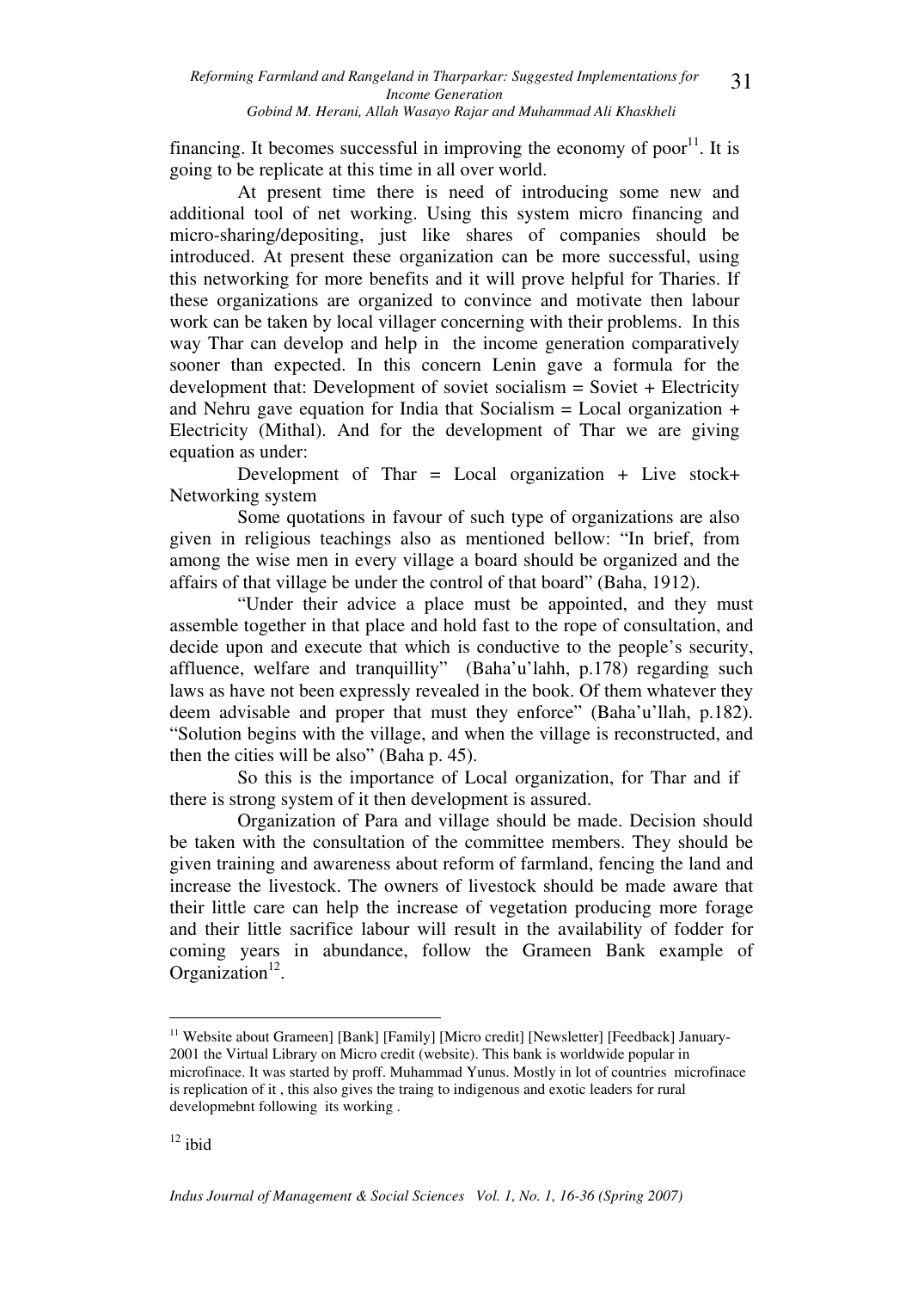#### **4.13 Cultivation of Indigenous and Exotic Shrubs and Tree**

Indigenous trees and shrubs, like: Neem, Kandi, Ber, Devi, Combhat, Khabri, Gangheti, Khip, AK, Sinn etc. should be selected and their seed be collected and dispersed in fenced farmland and in the rows of fencing and in the rangeland near their farmland. Some exotic plants, like: talhi (sheshum) ekar, babble and others, which are available, should be introduced in the same way as indigenous. This type of practice will result in the growth of natural vegetation lastly livestock automatically will  $increase<sup>13</sup>$ .

### **4.14 Emergence of Industrial Economy**

When fodder will be available in abundance at easiest approach then livestock automatically increase because of natural interest of Tharies. When the livestock will increase, naturally the levels of income of Tharies automatically increase. The increase of income encourages widening their business and as a result small-scale industry will merge at the beginning in Thar. For example, milk plant, cheese preparing plant, butter plant, meat processing and preserving plant etc. After that some heavier industry will merge in the area. It will lead the area into industrial economy. Example of it is Denmark and a Scandinavian country is before us. In these areas they were facing drought but at this time they are industrially developed. They encouraged agro-based industry in the beginning<sup>14</sup>. Arbab Ghulam Rahim C.M Sindh has also announced in the month of December, 2006, that in every district cattle farm will be opened, this is the step of forward movement and it will improver in future.

### **4.15 Use of Under Ground Water/Water Aquifer**

 $\overline{a}$ 

The under ground water aquifers are abundant in Thar at the depth level of 350 to 700 feet (Shaikh, 1992). Ground water, which is available at the level of approach of small tube wells and hand pump, be pulled out. The use of these be checked and utilized at some extent what ever is possible in different areas of Thar, like in areas of "Vat" the ground water is 4-30 feet deep. It can be easily pulled out with hand pumps. At the some extent people use it for little fodder and gardens of fruits, vegetables and crops. It can be good support to farmers but people are not aware about it. Some tube wells

<sup>&</sup>lt;sup>13</sup> Ethno forestry in Rajasthan, India: (website). It belongs to Indian research and is detailed study of plantation and conservation at rain fed area of Indian Thar.

<sup>&</sup>lt;sup>14</sup> Denmark (Website). This is the study, which is given in details in thesis of PhD. It shows that Denmark was suffering from droughts due to rain fed agriculture and they encouraged livestock raring by conserving and reforming, the farmland and rangeland.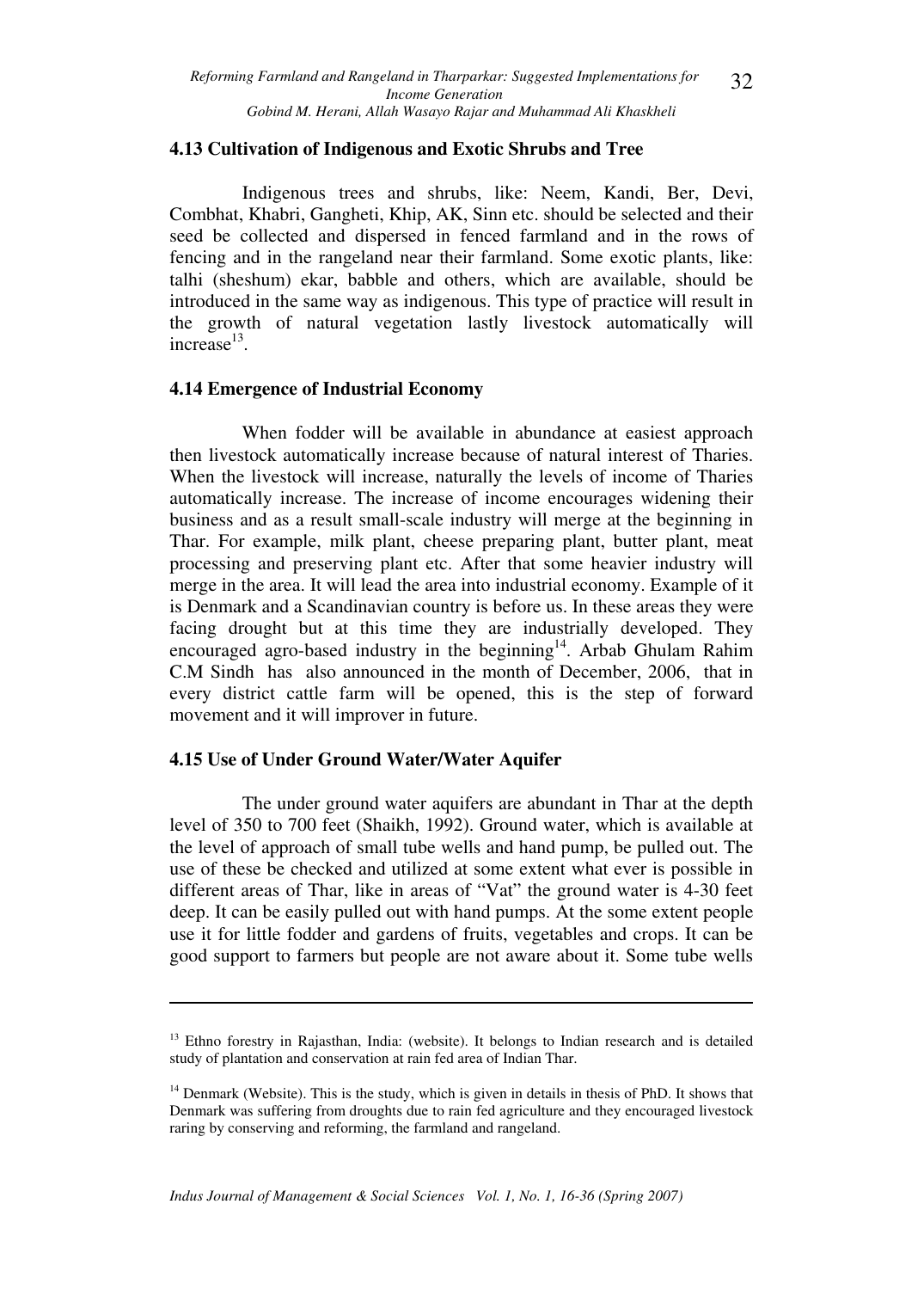are introduced in Thar and they are working properly fulfilling the requirement of the villages. One tube well is in taluka Chachro is very deep and water is pushed up by natural pressure of under ground water , which is proof that water is available but needs attention of authorities.

## **4.16 Infrastructure Facilities**

The roads, electricity, healthcare facilities and animal husbandry facilities should be improved. Due to this farmer can buy and sell their produce easily at suitable rate. The communication will help them keep in touch with daily market rates and is very important factor of developed of all kind. This will bring social change, which is need of the hour. There is an amazing and rapid change in telecommunication due to introduction of V. phone in the year 2006, with the help of it those villages are also facilitated where stilt no transport is available.

## **5 CONCLUSION**

## *After detailed study of this paper we have achieved following findings:*

i. Thar at this time is disadvantaged district of Sindh province. It is evident that there are wide gaps in the coverage of key pro-poor services such as primary education, prevention of health care, village electrification, skill promoting, livestock farming encouragement, micro finance, proper use of rangeland for fodder of livestock; which is reliable source of income.

ii. Presently in the government of President Parvez Mushraf, the network of roads has improved. Work on the scheme of water supply is completed up to Chachro and Mithi, Khushali Bank is introduced.

iii. There is need of change of crops to non-crops where ever it depends fully on rain. Non-crops need less care no investment and labour work.

**iv.** "Muhrano" and "Vat" are suitable for raring livestock due to abundance of trees as a fodder.

**v.** In "Vat" area water is at low depth can be pulled out easily.

Fencing and reforming some acres of farmland can save the natural vegetation for fodder and it also may prove honey farm at some level.

**vi.** Pitcher irrigation may be able to prove better results in fenced farms.

**vii.** There are so many natural herbs, which are used in medicine; they are grown naturally like Kundeer, Leptadnia spartium (khip) and pilo. Kundeers are used for making (Medicine) qushta of mercury; Khip is used for eczema, Salvadora oleioides (pilo), for constipation etc. After research in the field of these medicinally used herbs can be conserved this may increase income.

**viii.** For the purpose of fodder indigenous plants like Khejdi (propos ginerasia), ber (Zyzyphus rotundifolia) and (Prosopis juliflora) Devi can be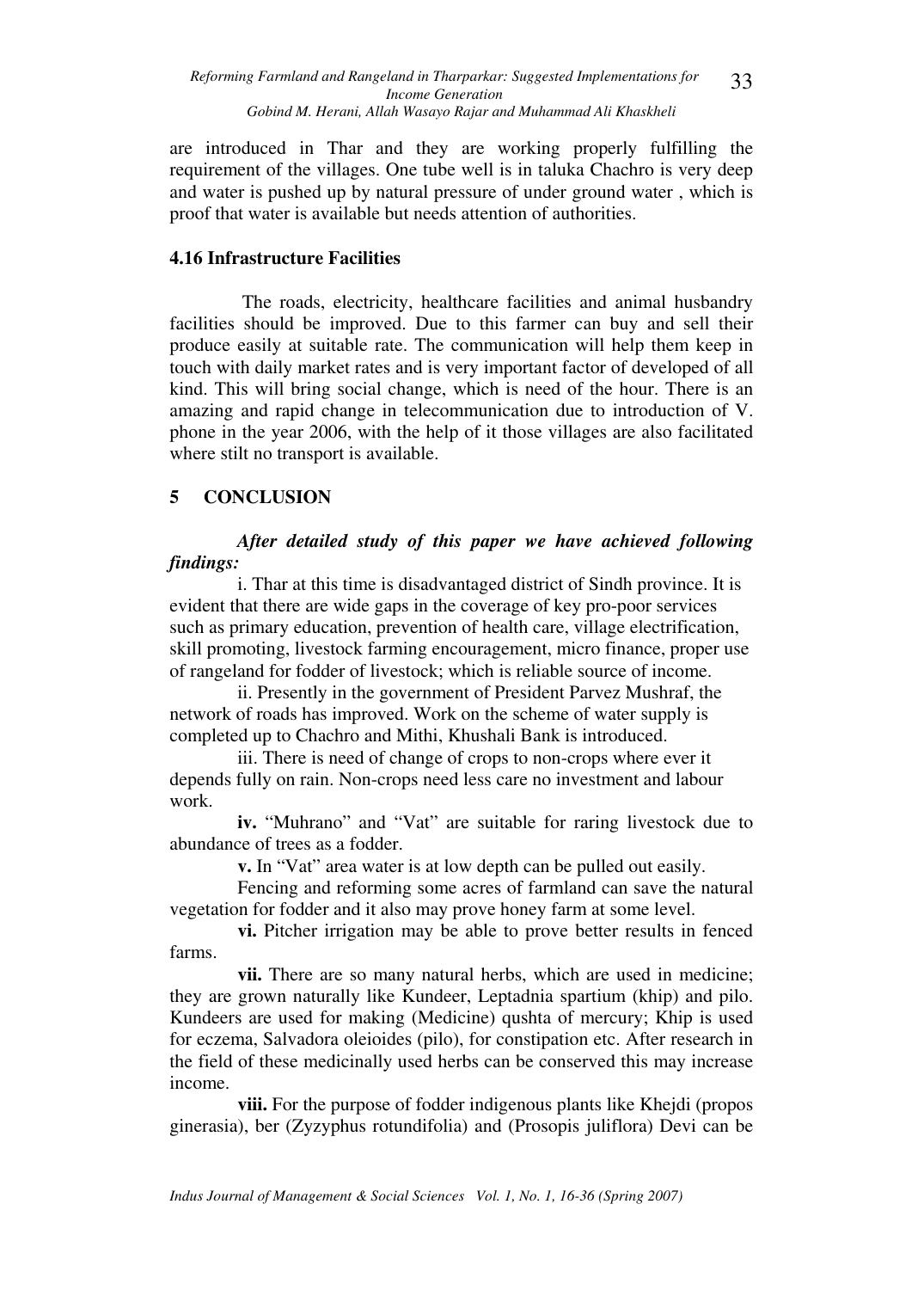planted. Some other exotic plants like, eucalyptus and Cactus can be planted. Climate is suitable for cactus plants that don't need much water and is expensive in cities used for purpose of home garden.

**ix.** For the improvement of livestock better and more productive races are required.

**x.** Local leadership can organize Tharies, to conserve rangeland and non-crops and livestock properly.

**xi.** Promotion of livestock will lead Thar to develop other agro based industries.

**xii.** NGOs work is better than the government employs' work.

**xiii.** Hypothesis I and II are accepted by graphical and theoretical analysis.

### **6. POLICY SUGGESTIONS AND IMPLICATIONS**

#### **6.1 Proposed immediate measures**

**i.** For the eliminating of poverty of Thar reforms of farmland is must, being a prime instrument for the development of livestock faring and agro-based industries.

**ii.** Awareness should be created to use duly fenced farmlands for the purpose of fodder for livestock.

**iii.** Micro-financing system be introduced for safety nets of cutting trees and shrubs and for further introduction of livestock.

iv. Bringing up live stock (animals within species; race, lineage; sort and kind) by producing fissile material, by introducing short-term loans, on experimental basis following the new technique of MLM (multi level marketing) system on guarantee of local organization.

**v**. Indigenous and exotic plants and grasses should be planted for conservation of farmland and rangeland.

**vi.** People be trained to understand the benefits of fenced farmland and un-sowed natural vegetation and modified faming types.

**vii.** Activities of NGOs should be encouraged.

**viii.** Local organizations at the level of par (neighbour) and village level be formed for boosting the program of development.

#### **6.2 Medium and long term measures**

**i.** Awards for best performance constantly should be encouraged for local leadership.

**ii**. Kandi (propos ginerasia) and ber (Acura psedotomentosa) Devi planting should be encouraged.

**iii.** Tube wells and hand pumps should be installed. Existing tube wells be checked, and dams/small water reservoirs/ tankas should be constructed to improve storage/ conservation of water and harvest of rainwater.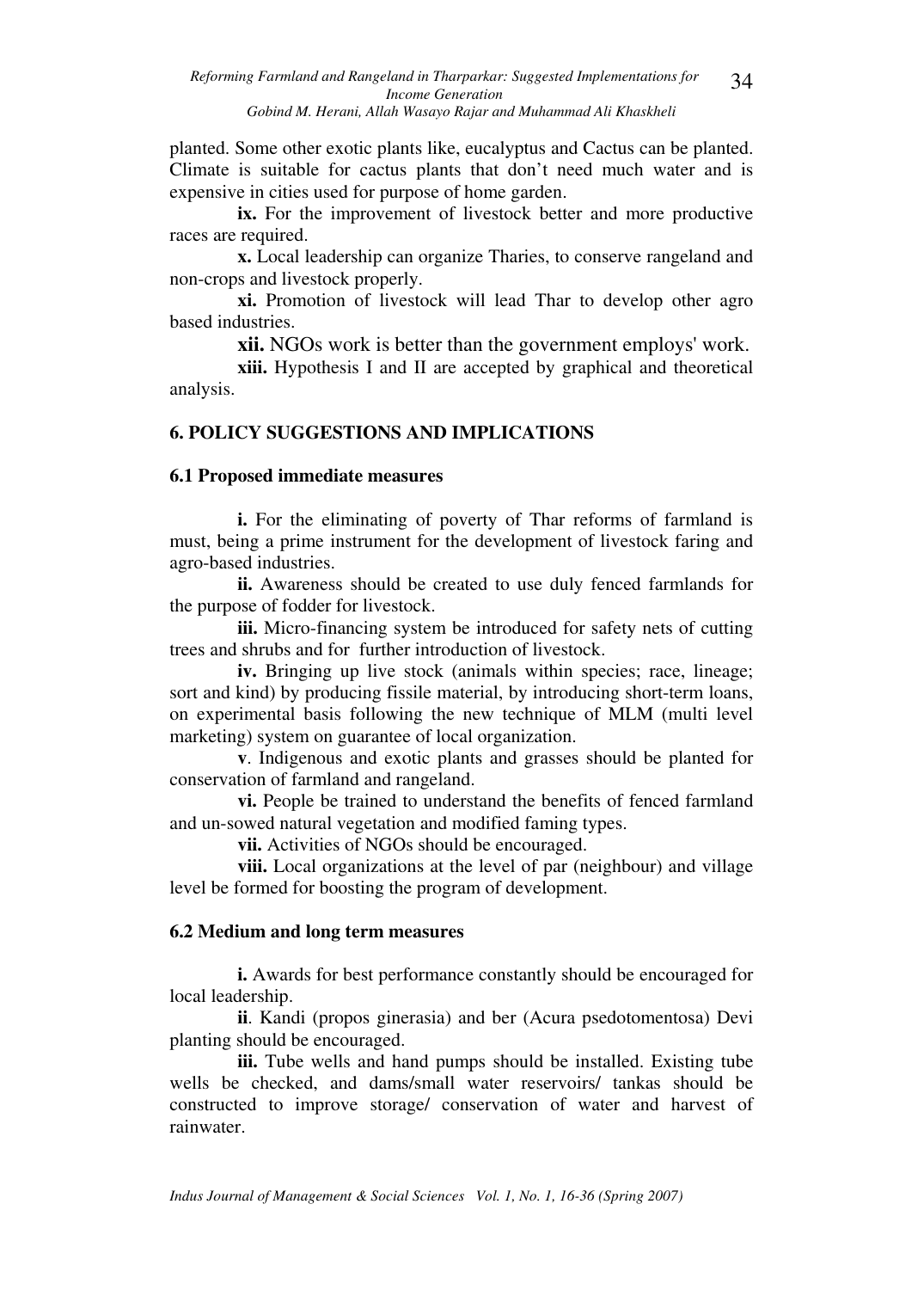**iv**. Under ground water aquifers should be used by constructing more tube wells.

**v.** Possibilities for the supply of water, through pipes to nearby villages be extended and main line too.

**vi**. For income generating infra- structure schemes like: roads, water development facilities, electricity, healthcare both for human and husbandry, as well as tree plantation for commercial purpose should be under taken by the authorities

**vii**. Market for livestock should be searched and conserved by opening livestock sell market at Mithi and Umerkot.

**viii.** Further research on livestock, its fodder, growth in rangeland and fenced farmlands should be carried out.

**ix.** Agro-livestock industry should be promoted with the good intention to boost their export preserving the meat and dairy products

**x.** Milk plant, meat plant, wool and fur utilizing factories should be established.

**xi.** China clay, granite grazing and coal utilization industries should be established.

**xii**. Coal should be explored and some part of it should be converted into the gas and should be supplied at the cheapest rates for the sack of conservation of plants.

**xiii**. Implications of LBOD scheme, Renni Canal scheme and Thar Canal scheme should be confirmed as soon as possible and new ways of harvesting of rain water should be searched.

**xiv.** Local government including the village organizations to cut the connection cost comparatively should handle work of water tube wells.

### **REFERENCES**

Baha, Abdul. 1992. Star of the West*,* December, 1992, vol. XIII*,*  George Ronald, Oxford p.228

Baha, Abdul. 1912. Extract from Tablet of 'Abdul Baha, dated October 4, 1912, to an individual, sent by the Universal House of Justice to compiler.

Baha, Abdul. *Light of the World*. , p. 45

Baha'u'llah. Tablet of the World. *Baha'i World Faith*. p.178

Baha'u'llah. Words of paradise. *Baha'i World Faith*. p. 182

Herani, Gobind M. 2002. *A Comparative Study of Agro-based industry of Tharparkar with Canal Barrage Area Sindh (1988-2000) Suggested Techniques Leading an Industrial Economy.* Sindh: PhD Theses, Department of Economics, University of Sindh, Jamshooro, April 2002. P.253.

Mithal, S.P. and Mohd. Rafiq Khan. *History of Rural Development in Modern India. Vol – IV*. India: Gandhian Institute of Studies ; Post Box 116, Gajghat Varanasi, [221001] India; Janana mandal Ltd. Kabir Chaura, Varansi [22100. 7375-31] pp.226,227